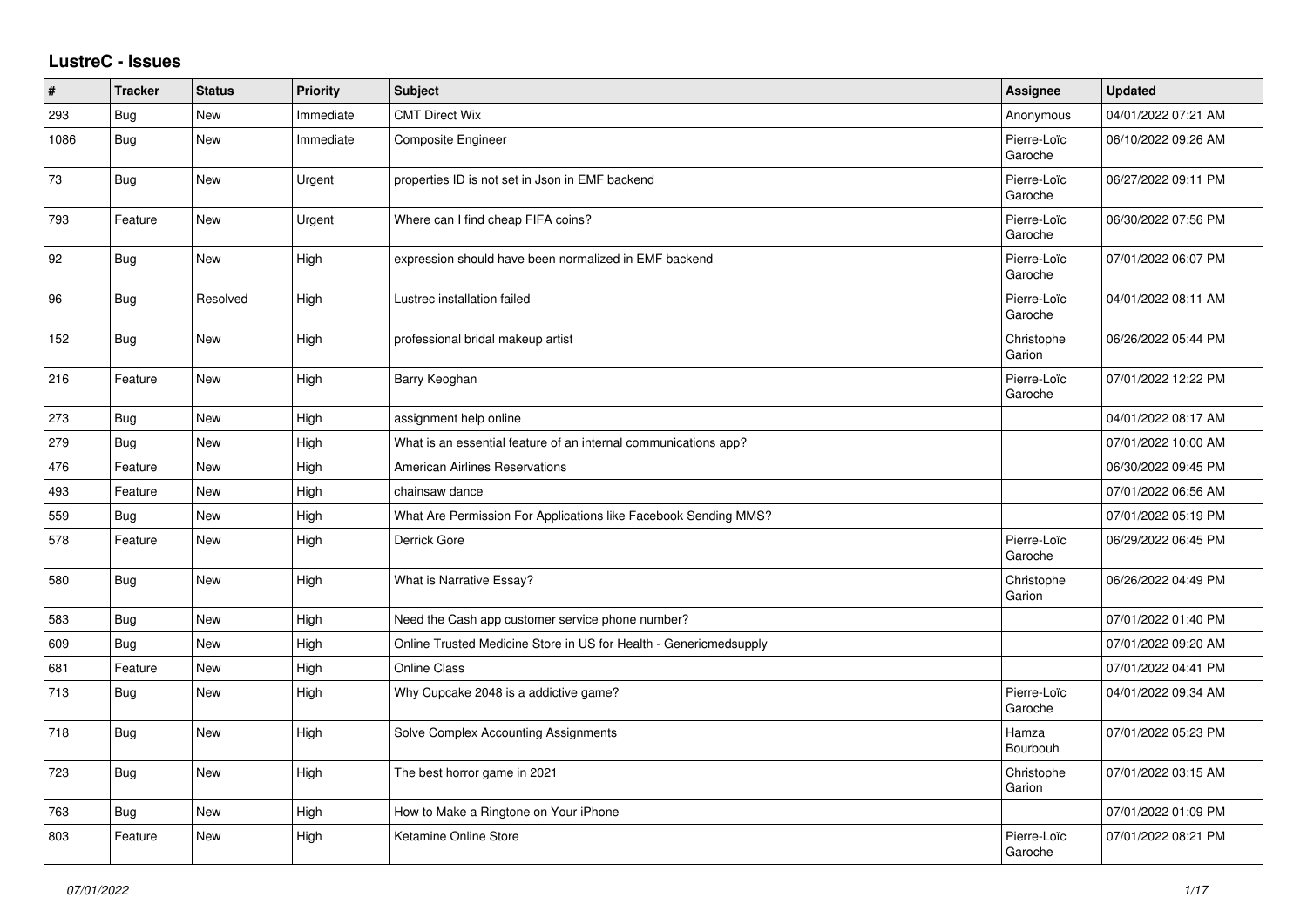| #    | <b>Tracker</b> | <b>Status</b> | <b>Priority</b> | Subject                                                                                                                                      | <b>Assignee</b>        | <b>Updated</b>      |
|------|----------------|---------------|-----------------|----------------------------------------------------------------------------------------------------------------------------------------------|------------------------|---------------------|
| 931  | Feature        | New           | High            | Situs Judi Slot Online apel888                                                                                                               | Pierre-Loïc<br>Garoche | 06/26/2022 01:07 AM |
| 1005 | Bug            | New           | High            | Nursing Assignment Help in UK                                                                                                                |                        | 05/13/2022 05:33 PM |
| 1066 | Feature        | New           | High            | Using the default Routerlogin.net web address for setup                                                                                      |                        | 05/31/2022 12:16 PM |
| 1095 | Feature        | New           | High            | Want to Know the Best CV Makers in Dubai?                                                                                                    |                        | 06/20/2022 06:29 AM |
| 1105 | <b>Bug</b>     | New           | High            | What is Mahjong online?                                                                                                                      |                        | 06/28/2022 03:47 AM |
| 1107 | Feature        | New           | High            | Where do you have to find an application to watch news and sports videos?                                                                    | Christophe<br>Garion   | 06/29/2022 10:16 AM |
| 63   | Feature        | New           | Normal          | Skip normalization step in mutation generation if it possible                                                                                | Pierre-Loïc<br>Garoche | 07/01/2022 01:09 PM |
| 72   | <b>Bug</b>     | New           | Normal          | Simulinkd does not match Lustre using EMF backend when using nested Merge expression                                                         | Pierre-Loïc<br>Garoche | 04/01/2022 08:06 AM |
| 74   | Bug            | New           | Normal          | const is not supported inside contract                                                                                                       | Pierre-Loïc<br>Garoche | 07/01/2022 08:10 AM |
| 75   | Bug            | New           | Normal          | exception File "checks/algebraicLoop.ml", line 368, characters 16-22: Assertion failed                                                       |                        | 07/01/2022 03:08 PM |
| 76   | <b>Bug</b>     | New           | Normal          | Import error: Load error: imported node real_to_int declared in a regular Lustre file. File "include/conv.lusi",<br>line 1, characters 0-64: |                        | 07/01/2022 02:04 AM |
| 78   | <b>Bug</b>     | In Progress   | Normal          | Why generate MCDC conditions for constant flows?                                                                                             | Pierre-Loïc<br>Garoche | 04/01/2022 08:08 AM |
| 88   | Bug            | New           | Normal          | kind2 output: When for node arguments                                                                                                        | Pierre-Loïc<br>Garoche | 06/29/2022 11:10 PM |
| 113  | Bug            | New           | Normal          | ufc 254 live                                                                                                                                 |                        | 06/27/2022 08:54 AM |
| 114  | Bug            | New           | Normal          | <b>Medical Research Writing Services</b>                                                                                                     |                        | 06/30/2022 10:04 PM |
| 115  | Bug            | New           | Normal          | NFL LIVE STREAM                                                                                                                              |                        | 06/29/2022 07:00 PM |
| 116  | Bug            | New           | Normal          | aertaeyg                                                                                                                                     |                        | 07/01/2022 07:42 PM |
| 117  | Bug            | New           | Normal          | How to Watch Cowboys vs Cardinals Game Live Stream FREE TV                                                                                   |                        | 04/01/2022 08:08 AM |
| 118  | <b>Bug</b>     | New           | Normal          | golf                                                                                                                                         | Anonymous              | 06/29/2022 07:36 PM |
| 119  | <b>Bug</b>     | New           | Normal          | klhjigyu                                                                                                                                     |                        | 07/01/2022 03:41 PM |
| 120  | <b>Bug</b>     | New           | Normal          | ghfjtkx                                                                                                                                      | Pierre-Loïc<br>Garoche | 07/01/2022 09:18 PM |
| 121  | Bug            | New           | Normal          | xgfhjmghtm                                                                                                                                   |                        | 04/01/2022 07:56 AM |
| 122  | Bug            | New           | Normal          | <b>AFL Live Stream</b>                                                                                                                       |                        | 04/01/2022 07:55 AM |
| 123  | Bug            | New           | Normal          | https://www.reddit.com/r/NRLgrandfinal2020/                                                                                                  |                        | 06/30/2022 03:22 PM |
| 124  | <b>Bug</b>     | New           | Normal          | https://www.bigmarker.com/ustvpass/LIVE-Atlanta-Falcons-vs-Carolina-Panthers-NFL-Week-8-Game                                                 |                        | 04/01/2022 07:55 AM |
| 125  | Bug            | New           | Normal          | vbvnm                                                                                                                                        |                        | 04/01/2022 07:55 AM |
| 126  | Feature        | New           | Normal          | Stussy Air Force 1 replica                                                                                                                   |                        | 07/01/2022 08:49 PM |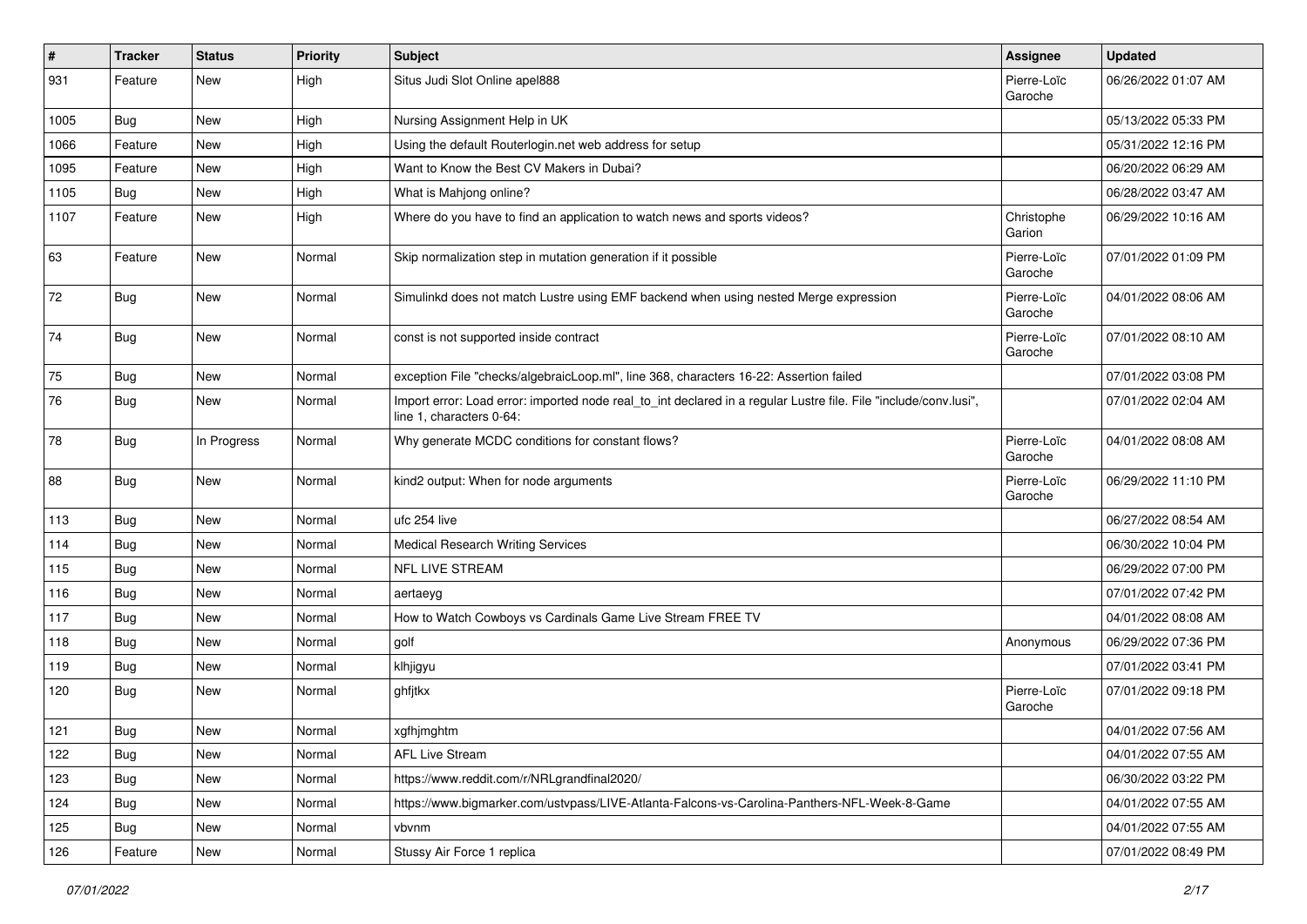| $\vert$ # | <b>Tracker</b> | <b>Status</b> | <b>Priority</b> | <b>Subject</b>                                 | Assignee               | <b>Updated</b>      |
|-----------|----------------|---------------|-----------------|------------------------------------------------|------------------------|---------------------|
| 127       | Feature        | New           | Normal          | replica af1                                    |                        | 04/01/2022 07:55 AM |
| 128       | Bug            | New           | Normal          | dfgbd                                          |                        | 06/30/2022 02:28 PM |
| 129       | Bug            | New           | Normal          | xcvgbgh                                        |                        | 06/30/2022 03:46 PM |
| 131       | <b>Bug</b>     | New           | Normal          | triokids                                       |                        | 04/01/2022 07:54 AM |
| 132       | <b>Bug</b>     | New           | Normal          | concrete-everything                            |                        | 07/01/2022 09:16 PM |
| 133       | Bug            | New           | Normal          | craftlabs                                      |                        | 07/01/2022 07:30 PM |
| 134       | Bug            | New           | Normal          | wisegolfers                                    |                        | 07/01/2022 10:59 AM |
| 135       | Bug            | New           | Normal          | factspress                                     |                        | 04/01/2022 07:52 AM |
| 136       | Bug            | New           | Normal          | snappow                                        |                        | 06/29/2022 10:52 PM |
| 137       | <b>Bug</b>     | New           | Normal          | hcbets                                         |                        | 04/01/2022 07:52 AM |
| 138       | Bug            | New           | Normal          | own-sweethome                                  |                        | 07/01/2022 01:29 AM |
| 139       | Bug            | New           | Normal          | relseo                                         |                        | 07/01/2022 09:02 PM |
| 140       | Bug            | New           | Normal          | sugarbalanceusa                                |                        | 07/01/2022 08:36 PM |
| 141       | Feature        | New           | Normal          | Something about jerry curly                    |                        | 07/01/2022 05:30 PM |
| 142       | Feature        | New           | Normal          | About ashimary hair                            |                        | 06/29/2022 07:17 PM |
| 143       | Bug            | New           | Normal          | Bob lace front wigs                            |                        | 06/29/2022 11:22 PM |
| 144       | Bug            | New           | Normal          | curly bob lace front wigs                      |                        | 06/26/2022 01:44 PM |
| 145       | Bug            | New           | Normal          | abdulbaissagar                                 |                        | 06/30/2022 04:17 PM |
| 146       | <b>Bug</b>     | New           | Normal          | bayabais                                       |                        | 07/01/2022 08:39 PM |
| 147       | Bug            | New           | Normal          | xzxgfufi                                       |                        | 04/01/2022 07:54 AM |
| 148       | Bug            | New           | Normal          | zxZdfg                                         |                        | 04/01/2022 08:01 AM |
| 149       | Bug            | New           | Normal          | dftgy                                          |                        | 06/30/2022 10:17 PM |
| 150       | Bug            | New           | Normal          | dfgh                                           |                        | 06/29/2022 09:47 PM |
| 151       | Feature        | New           | Normal          | Law Essay Writing Service - Assignments Planet |                        | 06/30/2022 03:27 PM |
| 153       | Bug            | New           | Normal          | urgent loan online                             | Christophe<br>Garion   | 07/01/2022 09:18 PM |
| 154       | <b>Bug</b>     | New           | Normal          | fdgyyrut gyrtrw                                |                        | 06/27/2022 01:21 AM |
| 155       | Bug            | New           | Normal          | Cant access my cash app account                | Pierre-Loïc<br>Garoche | 07/01/2022 05:54 PM |
| 156       | <b>Bug</b>     | New           | Normal          | Access old cash app account                    |                        | 04/01/2022 08:00 AM |
| 157       | <b>Bug</b>     | New           | Normal          | Forget cash app pin                            |                        | 07/01/2022 07:21 PM |
| 158       | <b>Bug</b>     | New           | Normal          | dfghj zcvgh                                    |                        | 06/27/2022 07:28 AM |
| 159       | <b>Bug</b>     | New           | Normal          | xfguih njgkh                                   |                        | 06/30/2022 08:50 PM |
| 160       | <b>Bug</b>     | New           | Normal          | rtyuiv wbhyu                                   |                        | 04/01/2022 07:56 AM |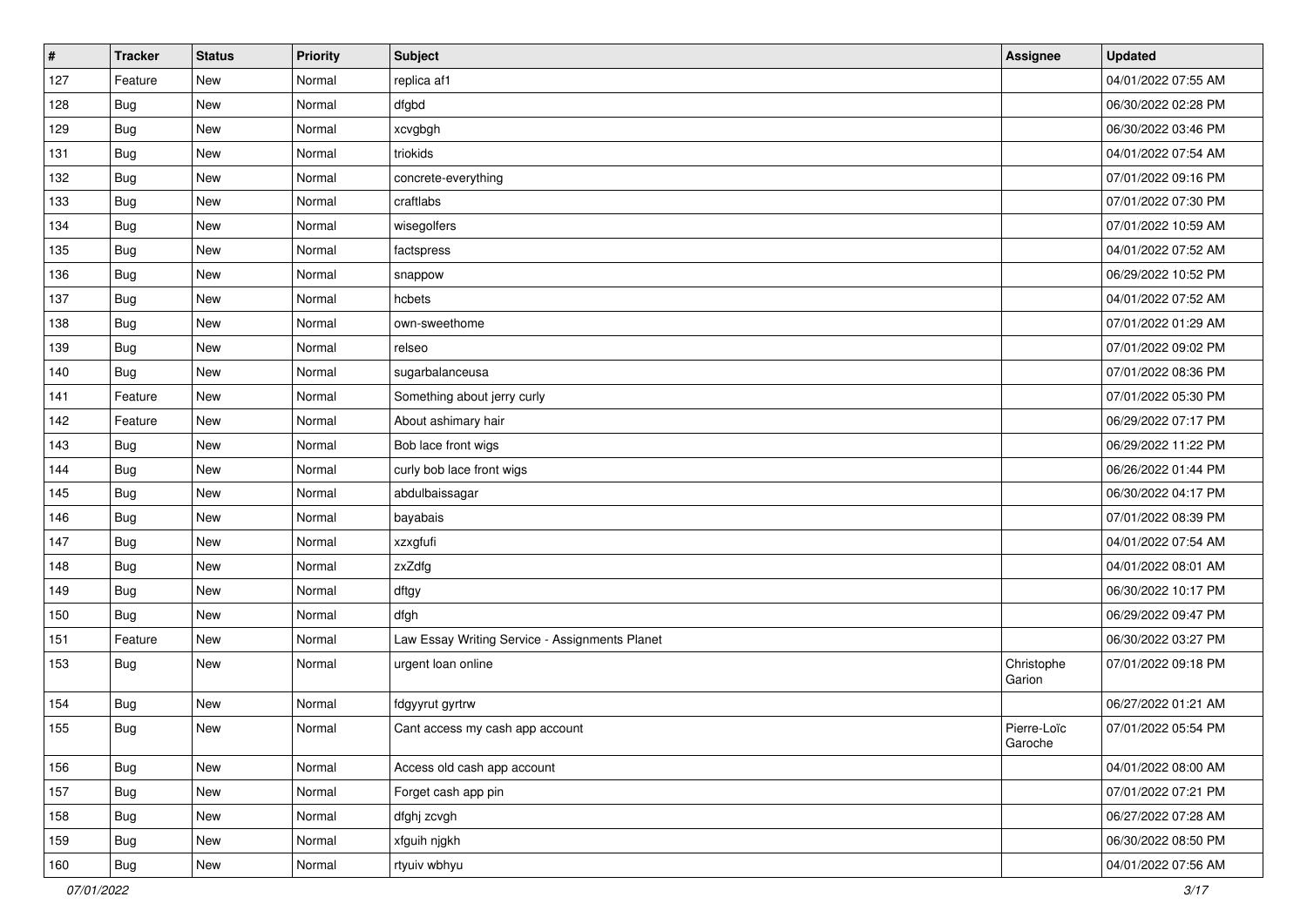| $\vert$ # | <b>Tracker</b> | <b>Status</b> | <b>Priority</b> | <b>Subject</b>                                         | <b>Assignee</b>        | <b>Updated</b>      |
|-----------|----------------|---------------|-----------------|--------------------------------------------------------|------------------------|---------------------|
| 161       | <b>Bug</b>     | New           | Normal          | dfdrtyuio                                              |                        | 07/01/2022 04:08 PM |
| 162       | Bug            | New           | Normal          | gfyuik9                                                | Hamza<br>Bourbouh      | 04/01/2022 08:01 AM |
| 163       | Bug            | New           | Normal          | jknjopl[                                               |                        | 04/01/2022 07:58 AM |
| 164       | Bug            | New           | Normal          | dfgbd                                                  |                        | 07/01/2022 07:51 AM |
| 165       | Bug            | New           | Normal          | dfgbd                                                  |                        | 04/01/2022 07:57 AM |
| 166       | Bug            | New           | Normal          | dfgbd                                                  |                        | 04/01/2022 07:57 AM |
| 167       | Bug            | New           | Normal          | instant loan without documents                         | Anonymous              | 06/28/2022 07:35 PM |
| 168       | Bug            | New           | Normal          | UFC 256 Live Stream Online                             |                        | 07/01/2022 06:58 PM |
| 169       | Bug            | New           | Normal          | CV Maker - UAE CV Writing Agency                       |                        | 07/01/2022 12:10 PM |
| 170       | Feature        | New           | Normal          | top mba colleges in bangalore                          |                        | 06/28/2022 10:55 AM |
| 171       | Feature        | New           | Normal          | loan management system                                 |                        | 06/28/2022 08:24 PM |
| 172       | Feature        | New           | Normal          | pgdm colleges in bangalore                             |                        | 06/30/2022 09:28 AM |
| 173       | Feature        | New           | Normal          | private limited company registration                   |                        | 07/01/2022 02:37 AM |
| 174       | Feature        | New           | Normal          | Digital Marketing Philadelphia                         |                        | 06/30/2022 04:09 PM |
| 175       | Feature        | New           | Normal          | All About Cash App Transfer Fail Problems              |                        | 07/01/2022 04:00 AM |
| 176       | <b>Bug</b>     | New           | Normal          | instant loan without documents                         |                        | 06/18/2022 01:43 PM |
| 177       | Feature        | New           | Normal          | HD lace silky straight human hair wig                  |                        | 04/01/2022 08:41 AM |
| 178       | Bug            | New           | Normal          | transparent lace wigs                                  |                        | 07/01/2022 09:57 AM |
| 179       | Bug            | New           | Normal          | body wave                                              |                        | 04/01/2022 08:41 AM |
| 180       | Feature        | New           | Normal          | homoeobazaar                                           |                        | 07/01/2022 08:29 AM |
| 181       | Bug            | New           | Normal          | <b>Healthcare Custom Writing Services</b>              |                        | 07/01/2022 06:59 PM |
| 182       | Bug            | New           | Normal          | <b>Healthcare Custom Writing Services</b>              |                        | 06/30/2022 03:30 PM |
| 183       | Bug            | New           | Normal          | Nursing Assignment Help Online                         |                        | 07/01/2022 09:20 PM |
| 184       | <b>Bug</b>     | New           | Normal          | Affordable Business Writing Services                   |                        | 07/01/2022 10:18 AM |
| 185       | Bug            | New           | Normal          | Non-Plagiarized Research Writing                       |                        | 06/29/2022 07:58 AM |
| 186       | Feature        | New           | Normal          | homoeobazaar                                           |                        | 06/28/2022 04:29 PM |
| 187       | Bug            | New           | Normal          | High Quality Replic 350 V2 Carbon                      |                        | 04/01/2022 08:40 AM |
| 188       | <b>Bug</b>     | New           | Normal          | Why are university students buying assignments online? | Pierre-Loïc<br>Garoche | 07/01/2022 04:03 AM |
| 189       | <b>Bug</b>     | New           | Normal          | <b>College Biology Writing Services</b>                |                        | 06/29/2022 10:51 PM |
| 190       | <b>Bug</b>     | New           | Normal          | All About Cash App Transfer Fail Problems              |                        | 07/01/2022 03:55 PM |
| 191       | <b>Bug</b>     | New           | Normal          | <b>B2B Branding</b>                                    |                        | 06/13/2022 12:50 AM |
| 192       | Bug            | New           | Normal          | The code Caffe                                         |                        | 05/09/2022 10:16 AM |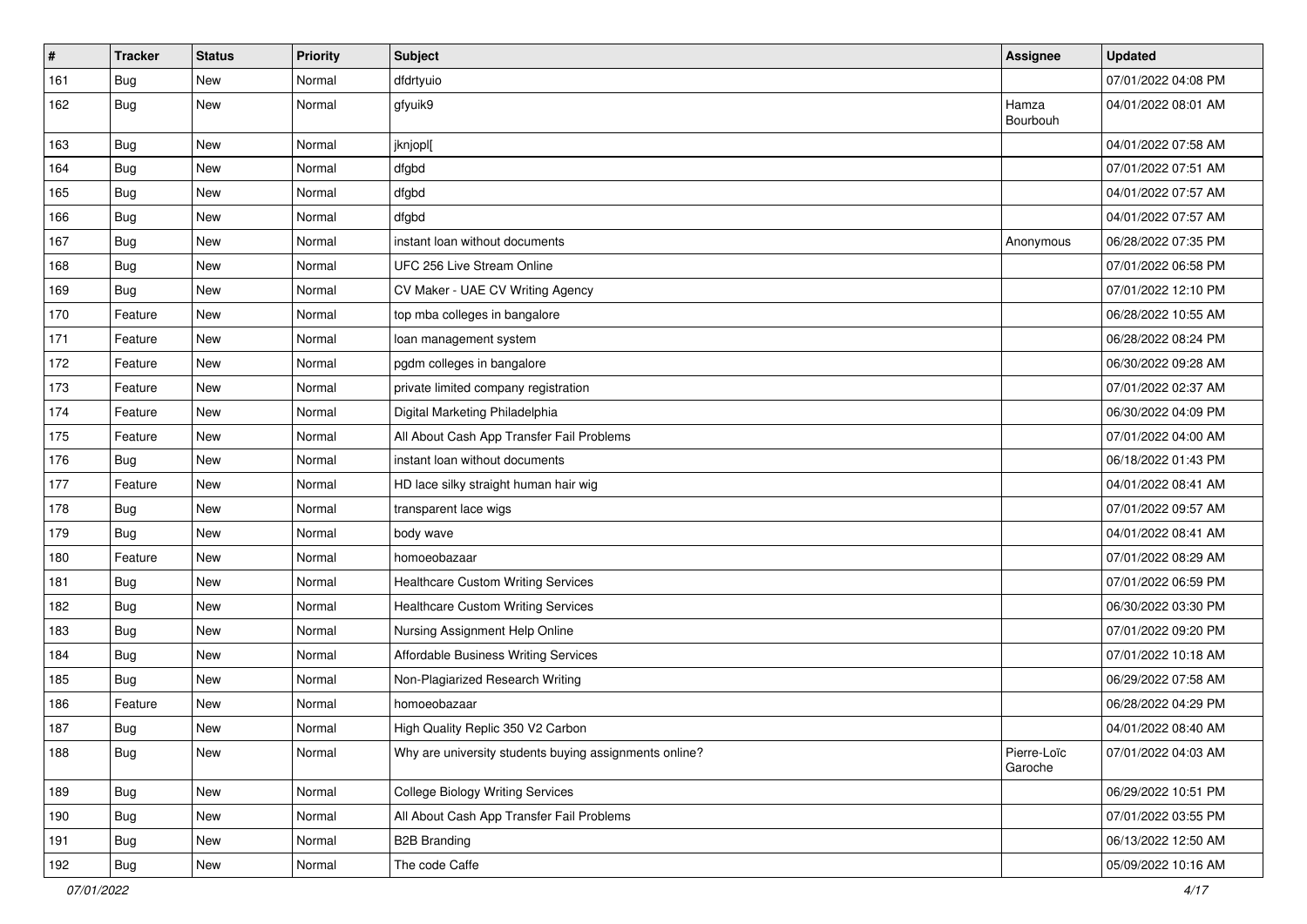| $\sharp$ | <b>Tracker</b> | <b>Status</b> | Priority | <b>Subject</b>                                                                                                  | Assignee               | <b>Updated</b>      |
|----------|----------------|---------------|----------|-----------------------------------------------------------------------------------------------------------------|------------------------|---------------------|
| 193      | Bug            | New           | Normal   | 18% Discount on Homeopathic medicines                                                                           |                        | 06/28/2022 03:38 AM |
| 194      | Bug            | <b>New</b>    | Normal   | lace closure wigs                                                                                               |                        | 06/30/2022 05:51 PM |
| 195      | Bug            | New           | Normal   | homoeobazaar                                                                                                    |                        | 04/01/2022 08:23 AM |
| 196      | Bug            | New           | Normal   | Homoeobazaar For Homeopathy Medicines                                                                           |                        | 07/01/2022 11:20 AM |
| 197      | Bug            | <b>New</b>    | Normal   | SBL JABORANDI PLUS HAIR OIL - COMPLETE SCALP CARE (100ML)                                                       |                        | 07/01/2022 05:22 PM |
| 198      | Bug            | New           | Normal   | DR. RECKEWEG R42 (HAEMOVENIN) (22ML)                                                                            |                        | 06/26/2022 05:31 AM |
| 199      | Bug            | <b>New</b>    | Normal   | SBL CLEARSTONE DROPS (30ML)                                                                                     |                        | 04/01/2022 08:23 AM |
| 200      | Bug            | New           | Normal   | uiopi[o                                                                                                         |                        | 07/01/2022 09:03 PM |
| 201      | Bug            | <b>New</b>    | Normal   | closure wig                                                                                                     |                        | 06/30/2022 05:30 PM |
| 202      | Bug            | <b>New</b>    | Normal   | blonde wig                                                                                                      |                        | 06/29/2022 11:08 AM |
| 204      | Feature        | New           | Normal   | New Car Tyres                                                                                                   |                        | 04/01/2022 08:40 AM |
| 208      | Bug            | New           | Normal   | Why Cash app won't let me send money if scammed?                                                                |                        | 04/01/2022 08:54 AM |
| 209      | Bug            | <b>New</b>    | Normal   | Neglect to access old Cash App account considering message notice issue? Contact help.                          |                        | 07/01/2022 07:18 PM |
| 210      | Bug            | New           | Normal   | Issue with check symbol in Cash App? Dial assist number with calling Cash App customer service phone<br>number. |                        | 06/30/2022 01:52 PM |
| 211      | Bug            | New           | Normal   | Problem in Cash App rebate? Call Cash App customer service number for help.                                     |                        | 07/01/2022 07:20 PM |
| 212      | Feature        | <b>New</b>    | Normal   | How good is the market for gaming mobile apps at the moment?                                                    |                        | 05/17/2022 11:09 AM |
| 213      | Bug            | New           | Normal   | fix HP Notebook Missing Operating System Error Message                                                          |                        | 04/01/2022 08:53 AM |
| 214      | Feature        | New           | Normal   | Five Christmas Apps For Apple Users                                                                             |                        | 07/01/2022 08:38 AM |
| 215      | Bug            | <b>New</b>    | Normal   | How For Top Level Cell Phone For You                                                                            |                        | 06/27/2022 09:19 PM |
| 217      | Bug            | <b>New</b>    | Normal   | How this service matter most?                                                                                   |                        | 07/01/2022 03:35 PM |
| 218      | Bug            | <b>New</b>    | Normal   | Popular Educational trends                                                                                      |                        | 07/01/2022 06:32 PM |
| 219      | Bug            | <b>New</b>    | Normal   | Free Ringtones for Cell Phones.                                                                                 |                        | 07/01/2022 08:47 PM |
| 220      | Feature        | New           | Normal   | essay writing services                                                                                          |                        | 06/26/2022 04:55 PM |
| 221      | Bug            | <b>New</b>    | Normal   | The Best APk                                                                                                    |                        | 04/01/2022 08:49 AM |
| 222      | Bug            | <b>New</b>    | Normal   | Social Profile links                                                                                            |                        | 07/01/2022 10:23 AM |
| 223      | <b>Bug</b>     | New           | Normal   | WhatsApp Plus: Download, Update and Themes                                                                      |                        | 06/03/2022 08:07 PM |
| 224      | Feature        | <b>New</b>    | Normal   | Instant Personal Loan                                                                                           | Pierre-Loïc<br>Garoche | 06/28/2022 04:40 PM |
| 225      | Bug            | New           | Normal   | instant personal loan                                                                                           |                        | 07/01/2022 10:58 AM |
| 226      | Bug            | New           | Normal   | How to find reliable service reviews                                                                            | Anonymous              | 04/01/2022 08:46 AM |
| 227      | Bug            | New           | Normal   | Cash App Help & Solutions - Here You Will Get Better Assistance                                                 |                        | 06/25/2022 11:21 PM |
| 228      | Bug            | New           | Normal   | Why Does Cash App Transaction Failed? - Here Is the Answer                                                      |                        | 07/01/2022 10:58 AM |
| 229      | Feature        | New           | Normal   | How To Delete Cash App Account? - Check Out the Steps In Detail                                                 |                        | 06/28/2022 07:06 PM |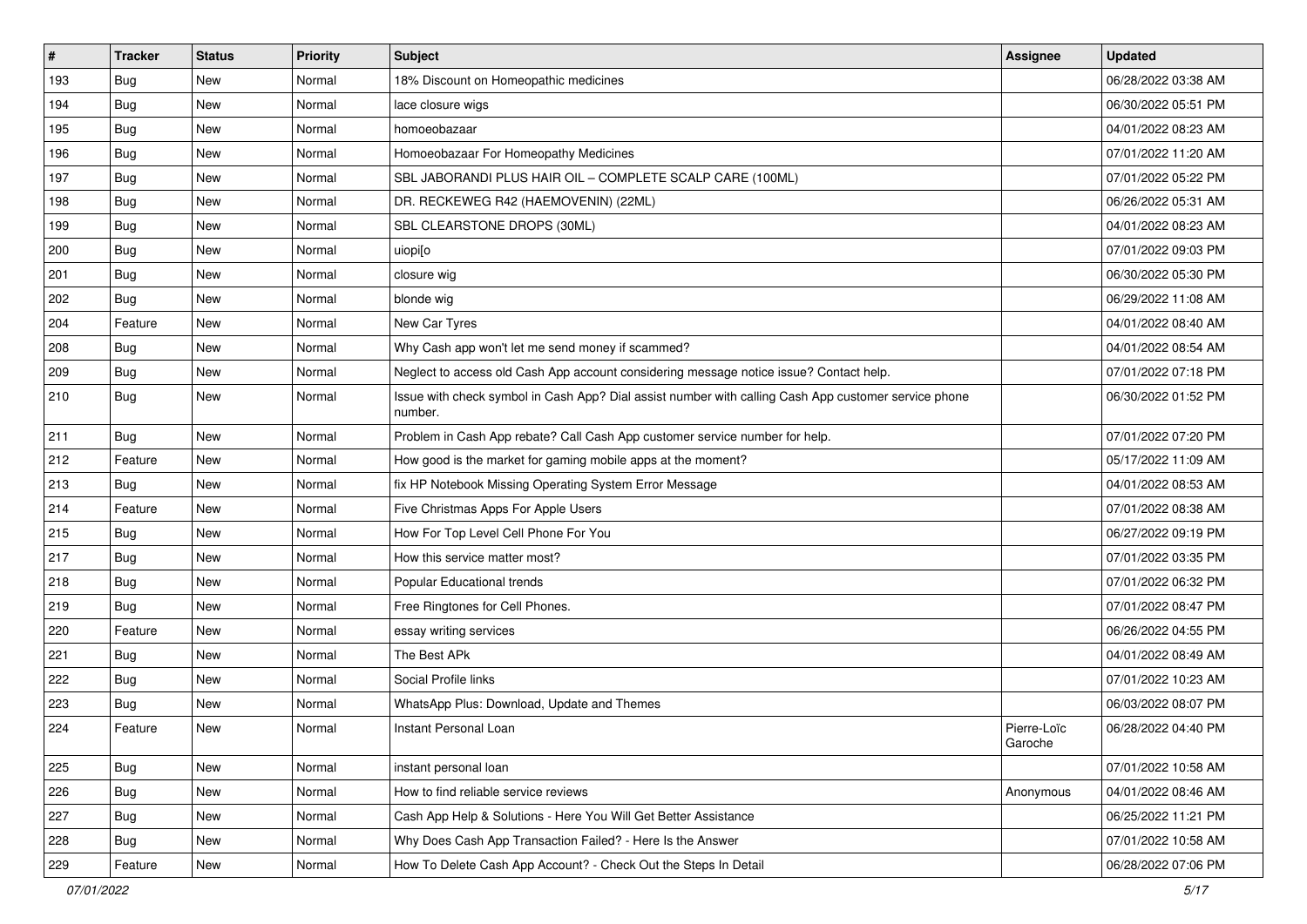| $\vert$ # | <b>Tracker</b> | <b>Status</b> | <b>Priority</b> | <b>Subject</b>                                                           | Assignee               | <b>Updated</b>      |
|-----------|----------------|---------------|-----------------|--------------------------------------------------------------------------|------------------------|---------------------|
| 230       | Bug            | New           | Normal          | Add Money To Cash App Card - Auto Cash Apps                              |                        | 06/29/2022 09:34 PM |
| 231       | Bug            | <b>New</b>    | Normal          | Is the ringtone download difficult or not?                               | Pierre-Loïc<br>Garoche | 06/28/2022 04:48 AM |
| 232       | Bug            | <b>New</b>    | Normal          | FM whatsapp messaging app.                                               |                        | 06/27/2022 10:04 AM |
| 233       | Bug            | <b>New</b>    | Normal          | Anauthorsway.com: My User Experience                                     |                        | 06/27/2022 12:02 PM |
| 234       | Bug            | New           | Normal          | My Personal Experience With the College Writing Services                 |                        | 07/01/2022 04:05 PM |
| 236       | Bug            | <b>New</b>    | Normal          | HP Printer Assistant Software   Download & Install HP Assistant          |                        | 04/01/2022 08:16 AM |
| 237       | Feature        | New           | Normal          | HP Printer Assistant Software   Download & Install HP Assistant          |                        | 07/01/2022 08:56 PM |
| 239       | Bug            | <b>New</b>    | Normal          | Algunas características más de Choices MOD APK                           |                        | 07/01/2022 01:35 AM |
| 240       | Feature        | <b>New</b>    | Normal          | Juego interesante de Dragon Ball Legends MOD APK                         |                        | 06/30/2022 03:20 PM |
| 241       | Feature        | New           | Normal          | How to get a complete solution of Big Ideas Math Answers?                |                        | 04/01/2022 08:15 AM |
| 242       | Feature        | New           | Normal          | Descripción de Torque Pro MOD APK para Android                           |                        | 07/01/2022 07:34 AM |
| 243       | Feature        | New           | Normal          | Reconstruir la pandilla de la mafia en Gangstar Vegas MOD APK            |                        | 07/01/2022 04:40 PM |
| 244       | Bug            | <b>New</b>    | Normal          | Quels sont les avantages des stations de radio en ligne.                 |                        | 07/01/2022 07:13 PM |
| 245       | Bug            | <b>New</b>    | Normal          | Write My Essay For Me Cheap                                              |                        | 07/01/2022 08:40 AM |
| 246       | Bug            | New           | Normal          | The Beast App                                                            |                        | 07/01/2022 09:33 AM |
| 247       | Bug            | <b>New</b>    | Normal          | best 4 Channel Amp                                                       |                        | 06/30/2022 02:19 AM |
| 248       | Bug            | <b>New</b>    | Normal          | Mobile ringtones and attractiveness ringtones                            |                        | 07/01/2022 05:26 PM |
| 249       | Bug            | New           | Normal          | Steps to Activate Cash App Card in Less then 2 Minutes - Get Information | Pierre-Loïc<br>Garoche | 06/21/2022 07:52 PM |
| 250       | Bug            | New           | Normal          | Reviews of phone ringtones                                               |                        | 07/01/2022 05:08 AM |
| 251       | Bug            | <b>New</b>    | Normal          | All About Cash App Transfer Fail Problems                                | Pierre-Loïc<br>Garoche | 07/01/2022 05:59 AM |
| 252       | Bug            | New           | Normal          | Samsung U600 - Is Essential Business And Personal Phone                  |                        | 04/04/2022 04:45 AM |
| 253       | Bug            | <b>New</b>    | Normal          | Florence Lawrence                                                        |                        | 06/29/2022 06:22 PM |
| 254       | Feature        | New           | Normal          | best ayurvedic treatment for psoriasis                                   |                        | 04/01/2022 08:13 AM |
| 255       | Feature        | New           | Normal          | best doctor for psoriasis                                                |                        | 07/01/2022 08:42 AM |
| 256       | Bug            | <b>New</b>    | Normal          | <b>Fake Travis Scott Shoes</b>                                           |                        | 04/01/2022 08:12 AM |
| 257       | Bug            | New           | Normal          | Best latte machines                                                      |                        | 06/29/2022 09:17 PM |
| 258       | Bug            | New           | Normal          | Fake Nike Dunk High AMBUSH Deep Royal                                    |                        | 07/01/2022 08:51 PM |
| 259       | Bug            | New           | Normal          | call center services                                                     |                        | 07/01/2022 01:50 AM |
| 260       | <b>Bug</b>     | New           | Normal          | Web Design Services Near Me                                              |                        | 07/01/2022 06:00 PM |
| 261       | Bug            | New           | Normal          | Ringtone Downloads - Easy Ways Come Up With Your Own Ringtones           |                        | 06/30/2022 02:11 PM |
| 262       | <b>Bug</b>     | New           | Normal          | It this true to dealing Wuth                                             |                        | 07/01/2022 06:12 AM |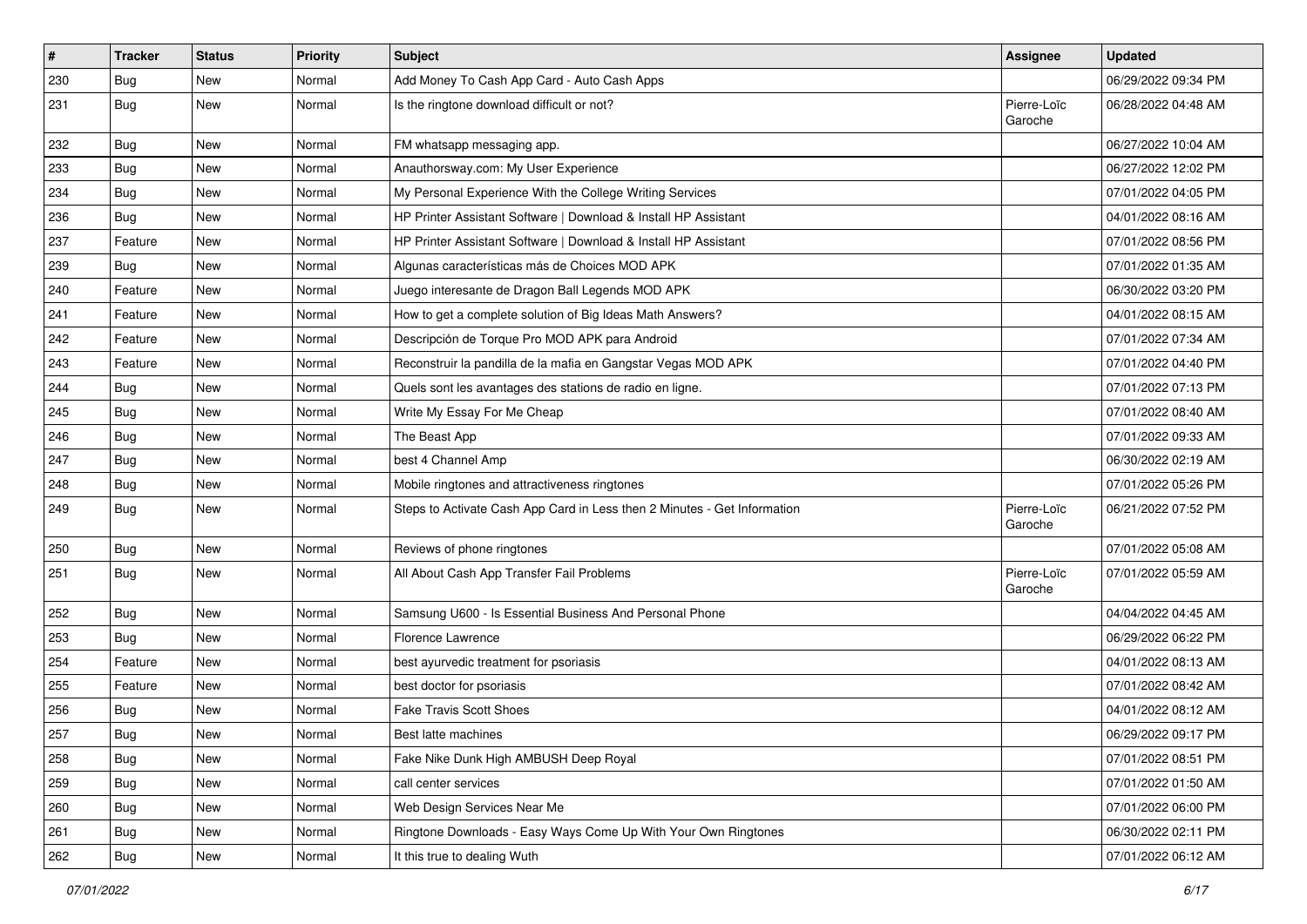| #   | <b>Tracker</b> | <b>Status</b> | <b>Priority</b> | <b>Subject</b>                                                      | <b>Assignee</b>        | <b>Updated</b>      |
|-----|----------------|---------------|-----------------|---------------------------------------------------------------------|------------------------|---------------------|
| 263 | Feature        | New           | Normal          | Wrecked Car Is Nothing But A Worthless                              | Pierre-Loïc<br>Garoche | 07/01/2022 09:50 AM |
| 264 | Bug            | <b>New</b>    | Normal          | We Buy Your Unwanted Car                                            | Corentin<br>Lauverjat  | 07/01/2022 09:12 PM |
| 265 | Bug            | <b>New</b>    | Normal          | 3 Faq's On Downloading To Your Apple Ipod                           |                        | 06/28/2022 11:07 PM |
| 267 | Bug            | New           | Normal          | How To Use Internet Radio Services To Listen To Your Favorite Songs |                        | 07/01/2022 04:12 PM |
| 268 | <b>Bug</b>     | <b>New</b>    | Normal          | Fashionj                                                            |                        | 04/01/2022 08:20 AM |
| 269 | Bug            | New           | Normal          | Is there such a site for app design?                                | Anonymous              | 07/01/2022 06:47 PM |
| 270 | Bug            | <b>New</b>    | Normal          | Logo Mansion                                                        | Christophe<br>Garion   | 04/01/2022 08:20 AM |
| 271 | Feature        | New           | Normal          | Fashion                                                             |                        | 06/30/2022 10:40 PM |
| 272 | Feature        | <b>New</b>    | Normal          | Fashion                                                             |                        | 06/27/2022 03:53 PM |
| 274 | Bug            | <b>New</b>    | Normal          | How AI is transforming coupon marketing campaigns?                  | Anonymous              | 06/27/2022 01:54 PM |
| 275 | Bug            | New           | Normal          | Activate Cash App Card With Or Without QR - Step By Step Guide      | Pierre-Loïc<br>Garoche | 07/01/2022 04:34 PM |
| 276 | Feature        | New           | Normal          | Nike Dunks Replica                                                  |                        | 04/01/2022 08:19 AM |
| 277 | Feature        | <b>New</b>    | Normal          | Nike Dunks Replica                                                  |                        | 04/01/2022 08:19 AM |
| 278 | Bug            | <b>New</b>    | Normal          | Cash App Help & Solutions - Here You Will Get Better Assistance     |                        | 07/01/2022 05:19 PM |
| 280 | <b>Bug</b>     | New           | Normal          | Pacific Web Design                                                  |                        | 06/30/2022 05:54 PM |
| 281 | Feature        | <b>New</b>    | Normal          | what are the types of Ringtones?                                    | Anonymous              | 07/01/2022 06:53 PM |
| 282 | Bug            | New           | Normal          | Activate Cash App Card: Learn Simple Steps & Fix Errors             |                        | 07/01/2022 06:39 PM |
| 283 | Bug            | New           | Normal          | Cash App To PayPal Transfer Money - Check Out The Steps Here        |                        | 04/01/2022 08:17 AM |
| 284 | <b>Bug</b>     | <b>New</b>    | Normal          | All About Cash App Transfer Fail Problems                           |                        | 06/30/2022 03:26 AM |
| 285 | Bug            | New           | Normal          | Have you ever written an essay?                                     |                        | 07/01/2022 04:51 PM |
| 286 | Bug            | <b>New</b>    | Normal          | All About Cash App Transfer Fail Problems                           |                        | 04/01/2022 07:49 AM |
| 287 | <b>Bug</b>     | <b>New</b>    | Normal          | Make shopping easier                                                |                        | 04/01/2022 08:41 AM |
| 288 | Bug            | <b>New</b>    | Normal          | Make shopping easier                                                |                        | 04/01/2022 07:56 AM |
| 289 | Bug            | <b>New</b>    | Normal          | Recover Yahoo Mail Forgotten Password - Explore Kanata Chinese      |                        | 07/01/2022 07:26 PM |
| 292 | Bug            | New           | Normal          | Venmo to Cash App Transfer Of Money- Explore Here                   |                        | 07/01/2022 01:15 PM |
| 295 | <b>Bug</b>     | New           | Normal          | Headliner Repair Services in Jonesboro GA                           |                        | 04/01/2022 07:21 AM |
| 296 | <b>Bug</b>     | New           | Normal          | Window Tinting Services in Jonesboro GA                             |                        | 04/01/2022 07:21 AM |
| 297 | Bug            | New           | Normal          | Auto Lighting Installation Services in Norcross GA                  |                        | 04/01/2022 07:21 AM |
| 298 | Bug            | New           | Normal          | Car Stereo Installation Services in Norcross GA                     |                        | 04/01/2022 07:20 AM |
| 299 | Bug            | New           | Normal          | Brake Caliper Painting Services in Norcross GA                      |                        | 04/01/2022 07:20 AM |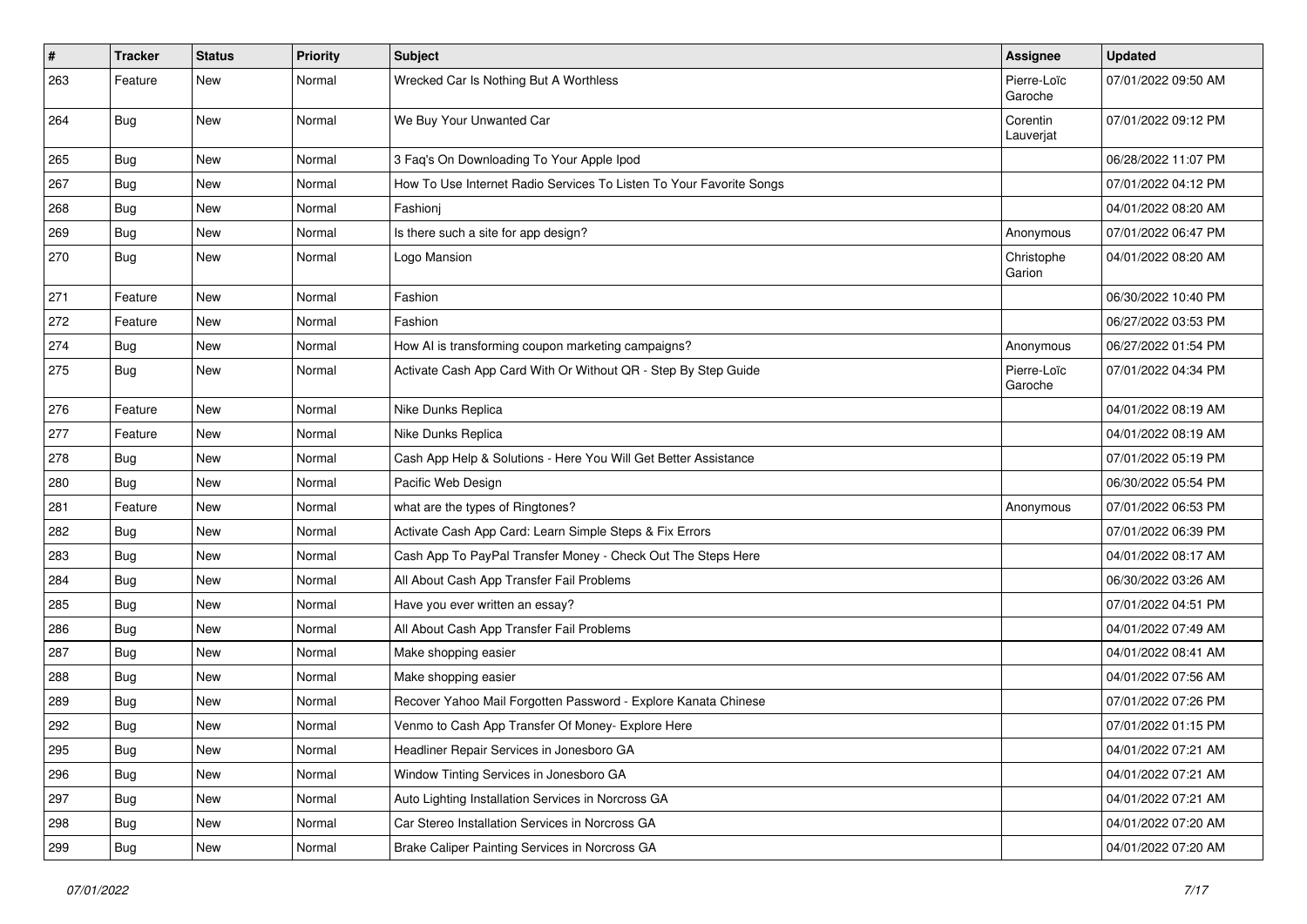| $\sharp$ | <b>Tracker</b> | <b>Status</b> | <b>Priority</b> | Subject                                               | <b>Assignee</b> | <b>Updated</b>      |
|----------|----------------|---------------|-----------------|-------------------------------------------------------|-----------------|---------------------|
| 300      | Bug            | New           | Normal          | Wheels Powder Coating Services in Norcross GA         |                 | 04/15/2022 01:45 PM |
| 301      | Bug            | <b>New</b>    | Normal          | Vehicle Electronics Services in Norcross GA           |                 | 04/01/2022 07:18 AM |
| 302      | Bug            | New           | Normal          | Auto Electrical Repair Services in Norcross GA        |                 | 06/26/2022 07:49 PM |
| 303      | Bug            | New           | Normal          | Car Wrapping Services in Norcross GA                  |                 | 04/01/2022 07:22 AM |
| 304      | Bug            | <b>New</b>    | Normal          | Keyless Entry Services in Norcross GA                 |                 | 04/01/2022 07:19 AM |
| 305      | Bug            | New           | Normal          | Headliner Repair Services in Norcross GA              |                 | 04/01/2022 07:19 AM |
| 306      | Bug            | <b>New</b>    | Normal          | Window Tinting Services in Norcross GA                |                 | 04/01/2022 07:19 AM |
| 307      | Bug            | New           | Normal          | Carpet Cleaning Services in Virginia Beach VA         |                 | 04/01/2022 07:19 AM |
| 308      | Bug            | <b>New</b>    | Normal          | Carpet Repairing Services in Virginia Beach VA        |                 | 04/01/2022 07:19 AM |
| 309      | Bug            | <b>New</b>    | Normal          | Stain Removal Services in Virginia Beach VA           |                 | 04/01/2022 07:19 AM |
| 310      | Bug            | <b>New</b>    | Normal          | Mattress Cleaning Services in Virginia Beach VA       |                 | 06/26/2022 04:33 AM |
| 311      | Bug            | New           | Normal          | Odor Removal Services in Virginia Beach VA            |                 | 04/01/2022 07:19 AM |
| 312      | Bug            | New           | Normal          | Stain Protection Services in Virginia Beach VA        |                 | 07/01/2022 07:26 PM |
| 313      | Bug            | New           | Normal          | Water Extraction Services in Virginia Beach VA        |                 | 06/23/2022 02:14 AM |
| 314      | Bug            | New           | Normal          | Water Extraction Services in Virginia Beach VA        |                 | 04/01/2022 07:25 AM |
| 315      | Bug            | New           | Normal          | Dissertation help UK                                  |                 | 06/30/2022 05:49 PM |
| 316      | Bug            | New           | Normal          | Finden Sie den besten Klingelton für Ihr Telefon      |                 | 06/30/2022 04:13 AM |
| 317      | Bug            | <b>New</b>    | Normal          | Eco/Green Cleaning Services in Virginia Beach VA      |                 | 06/30/2022 09:34 PM |
| 318      | Bug            | <b>New</b>    | Normal          | Mold Removal Services in Virginia Beach VA            |                 | 04/01/2022 07:27 AM |
| 319      | Bug            | <b>New</b>    | Normal          | Steam Cleaning Services in Virginia Beach VA          |                 | 04/01/2022 07:27 AM |
| 320      | Bug            | New           | Normal          | Emergency Cleaning Services in Virginia Beach VA      |                 | 04/01/2022 07:27 AM |
| 321      | Bug            | <b>New</b>    | Normal          | Tile & Grout Cleaning Services in Virginia Beach VA   |                 | 06/29/2022 02:55 PM |
| 322      | Bug            | <b>New</b>    | Normal          | Rug Cleaning Services in Virginia Beach VA            |                 | 04/01/2022 07:26 AM |
| 323      | Bug            | New           | Normal          | Car Upholstery Cleaning Services in Virginia Beach VA |                 | 04/01/2022 07:26 AM |
| 324      | Bug            | <b>New</b>    | Normal          | Upholstery Cleaning Services in Virginia Beach VA     |                 | 04/01/2022 07:26 AM |
| 325      | Bug            | New           | Normal          | Carpet Cleaning Services in Norfolk VA                |                 | 04/01/2022 07:26 AM |
| 326      | <b>Bug</b>     | New           | Normal          | Carpet Repairing Services in Norfolk VA               |                 | 04/01/2022 07:26 AM |
| 327      | <b>Bug</b>     | New           | Normal          | Stain Removal Services in Norfolk VA                  |                 | 04/01/2022 07:26 AM |
| 328      | Bug            | New           | Normal          | Mattress Cleaning Services in Norfolk VA              |                 | 04/01/2022 07:26 AM |
| 329      | Bug            | New           | Normal          | Odor Removal Services in Norfolk VA                   |                 | 04/01/2022 07:22 AM |
| 330      | Bug            | New           | Normal          | Stain Protection Services in Norfolk VA               |                 | 04/01/2022 07:26 AM |
| 331      | Bug            | New           | Normal          | Water Extraction Services in Norfolk VA               |                 | 07/01/2022 01:26 PM |
| 332      | <b>Bug</b>     | New           | Normal          | Eco/Green Cleaning Services in Norfolk VA             |                 | 04/01/2022 07:25 AM |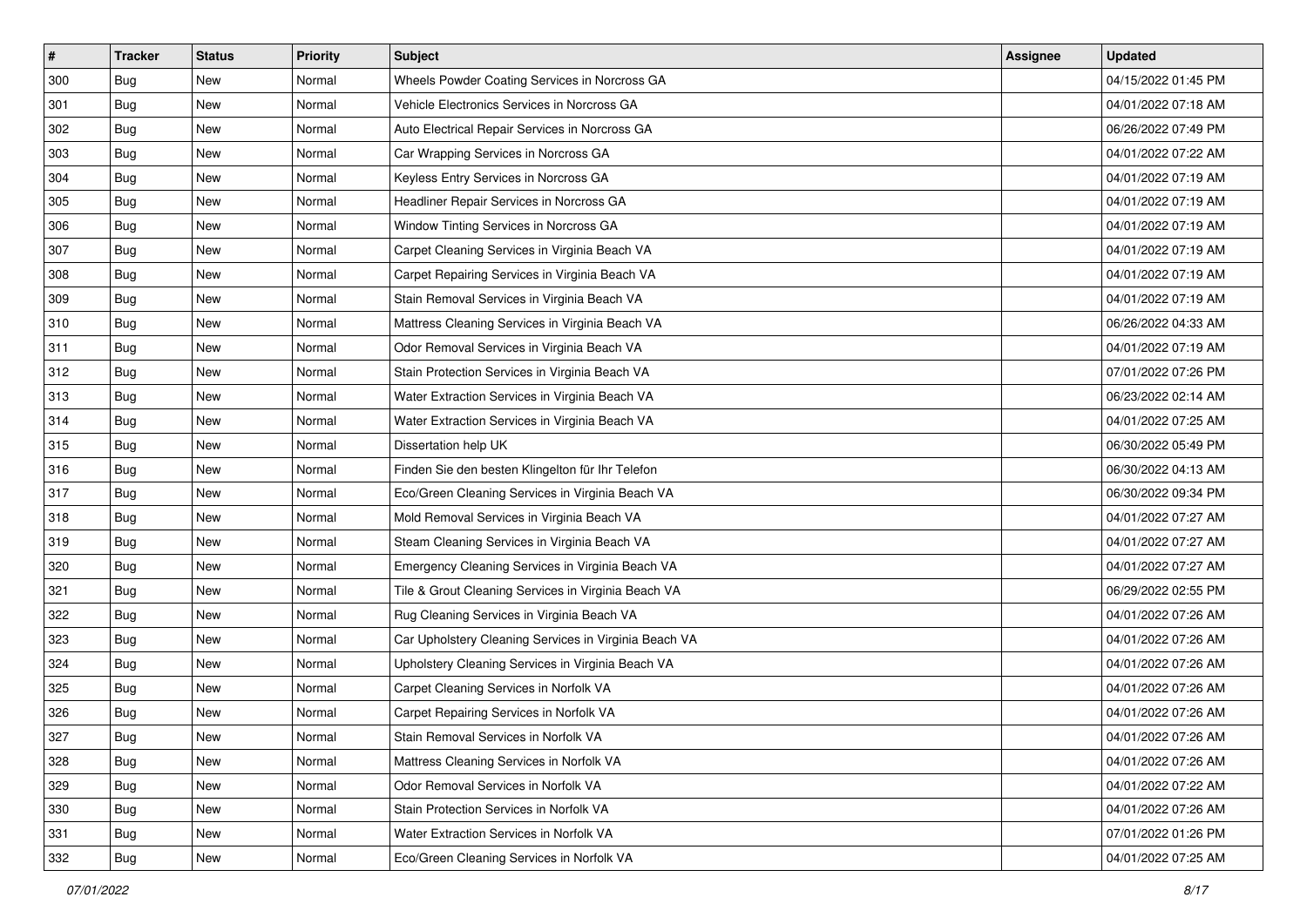| $\sharp$ | <b>Tracker</b> | <b>Status</b> | <b>Priority</b> | Subject                                           | <b>Assignee</b> | <b>Updated</b>      |
|----------|----------------|---------------|-----------------|---------------------------------------------------|-----------------|---------------------|
| 333      | Bug            | New           | Normal          | Mold Removal Services in Norfolk VA               |                 | 07/01/2022 04:25 PM |
| 334      | Bug            | <b>New</b>    | Normal          | Steam Cleaning Services in Norfolk VA             |                 | 04/01/2022 07:25 AM |
| 335      | Bug            | <b>New</b>    | Normal          | Emergency Cleaning Services in Norfolk VA         |                 | 04/01/2022 07:24 AM |
| 336      | Bug            | New           | Normal          | Tile & Grout Cleaning Services in Norfolk VA      |                 | 07/01/2022 05:50 PM |
| 337      | Bug            | New           | Normal          | Rug Cleaning Services in Norfolk VA               |                 | 04/01/2022 07:23 AM |
| 338      | Bug            | New           | Normal          | Car Upholstery Cleaning Services in Norfolk VA    |                 | 04/01/2022 07:23 AM |
| 339      | Bug            | <b>New</b>    | Normal          | Upholstery Cleaning Services in Norfolk VA        |                 | 06/17/2022 04:36 AM |
| 340      | Bug            | New           | Normal          | Carpet Cleaning Services in Chesapeake VA         |                 | 04/01/2022 07:23 AM |
| 341      | Bug            | <b>New</b>    | Normal          | Carpet Repairing Services in Chesapeake VA        |                 | 04/01/2022 07:23 AM |
| 342      | Bug            | <b>New</b>    | Normal          | Stain Removal Services in Chesapeake VA           |                 | 04/01/2022 07:22 AM |
| 343      | Bug            | <b>New</b>    | Normal          | Mattress Cleaning Services in Chesapeake VA       |                 | 04/01/2022 07:16 AM |
| 344      | Bug            | New           | Normal          | Odor Removal Services in Chesapeake VA            |                 | 06/30/2022 03:40 PM |
| 345      | Bug            | New           | Normal          | Stain Protection Services in Chesapeake VA        |                 | 07/01/2022 08:07 PM |
| 346      | Bug            | New           | Normal          | Water Extraction Services in Chesapeake VA        |                 | 04/01/2022 07:15 AM |
| 347      | Bug            | New           | Normal          | Eco/Green Cleaning Services in Chesapeake VA      |                 | 07/01/2022 09:19 PM |
| 348      | Bug            | New           | Normal          | Mold Removal Services in Chesapeake VA            |                 | 06/28/2022 12:53 AM |
| 349      | Bug            | New           | Normal          | Steam Cleaning Services in Chesapeake VA          |                 | 04/01/2022 07:14 AM |
| 350      | Bug            | <b>New</b>    | Normal          | Emergency Cleaning Services in Chesapeake VA      |                 | 04/01/2022 07:14 AM |
| 351      | Bug            | <b>New</b>    | Normal          | Emergency Cleaning Services in Chesapeake VA      |                 | 04/01/2022 07:14 AM |
| 352      | Bug            | <b>New</b>    | Normal          | Tile & Grout Cleaning Services in Chesapeake VA   |                 | 07/01/2022 03:27 PM |
| 353      | Bug            | New           | Normal          | Rug Cleaning Services in Chesapeake VA            |                 | 04/01/2022 07:14 AM |
| 354      | Bug            | <b>New</b>    | Normal          | Car Upholstery Cleaning Services in Chesapeake VA |                 | 04/01/2022 07:14 AM |
| 355      | Bug            | <b>New</b>    | Normal          | Upholstery Cleaning Services in Chesapeake VA     |                 | 04/01/2022 07:14 AM |
| 356      | Bug            | New           | Normal          | Moving Services in Baltimore MD                   |                 | 04/01/2022 07:13 AM |
| 357      | Bug            | <b>New</b>    | Normal          | Furniture Assembly Services in Baltimore MD       |                 | 04/01/2022 07:12 AM |
| 358      | Bug            | New           | Normal          | Office Moving Services in Baltimore MD            |                 | 04/01/2022 07:13 AM |
| 359      | <b>Bug</b>     | New           | Normal          | Local Moving Services in Baltimore MD             |                 | 04/01/2022 07:15 AM |
| 360      | <b>Bug</b>     | New           | Normal          | Auto Transport Services in Baltimore MD           |                 | 04/01/2022 07:13 AM |
| 361      | Bug            | New           | Normal          | Junk Removal Services in Baltimore MD             |                 | 04/01/2022 07:13 AM |
| 362      | Bug            | New           | Normal          | Moving Services in Washington DC                  |                 | 04/01/2022 07:13 AM |
| 363      | Bug            | New           | Normal          | Furniture Assembly Services in Washington DC      |                 | 04/01/2022 07:13 AM |
| 364      | Bug            | New           | Normal          | Office Moving Services in Washington DC           |                 | 04/01/2022 07:13 AM |
| 365      | <b>Bug</b>     | New           | Normal          | Local Moving Services in Washington DC            |                 | 04/01/2022 07:12 AM |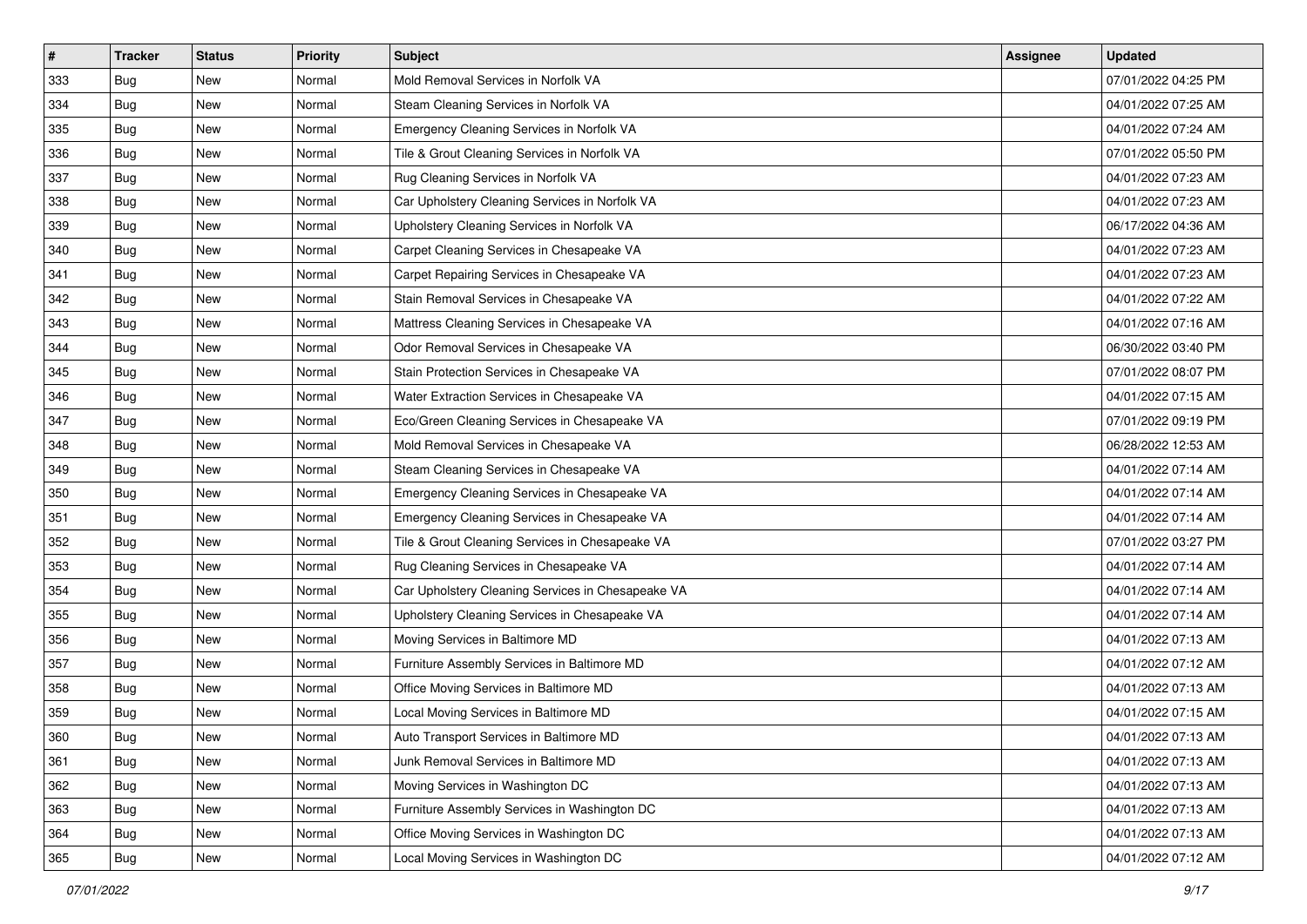| $\vert$ # | <b>Tracker</b> | <b>Status</b> | <b>Priority</b> | <b>Subject</b>                                     | <b>Assignee</b> | <b>Updated</b>      |
|-----------|----------------|---------------|-----------------|----------------------------------------------------|-----------------|---------------------|
| 366       | Bug            | New           | Normal          | Auto Transport Services in Washington DC           |                 | 04/01/2022 07:12 AM |
| 367       | Bug            | New           | Normal          | Junk Removal Services in Washington DC             |                 | 04/01/2022 07:12 AM |
| 368       | Bug            | New           | Normal          | Moving Services in Arlington County VA             |                 | 04/01/2022 07:12 AM |
| 369       | Bug            | New           | Normal          | Furniture Assembly Services in Arlington County VA |                 | 04/01/2022 07:12 AM |
| 370       | Bug            | <b>New</b>    | Normal          | Office Moving Services in Arlington County VA      |                 | 04/01/2022 07:16 AM |
| 371       | Bug            | New           | Normal          | Local Moving Services in Arlington County VA       |                 | 04/01/2022 07:13 AM |
| 372       | Bug            | New           | Normal          | Auto Transport Services in Arlington County VA     |                 | 06/30/2022 10:47 PM |
| 373       | Bug            | New           | Normal          | Junk Removal Services in Arlington County VA       |                 | 04/01/2022 07:18 AM |
| 374       | Bug            | New           | Normal          | Moving Services in Fairfax VA                      |                 | 04/01/2022 07:18 AM |
| 375       | Bug            | <b>New</b>    | Normal          | Furniture Assembly Services in Fairfax VA          |                 | 04/01/2022 07:18 AM |
| 376       | Bug            | New           | Normal          | Office Moving Services in Fairfax VA               |                 | 04/01/2022 07:17 AM |
| 377       | Bug            | New           | Normal          | Local Moving Services in Fairfax VA                |                 | 04/01/2022 07:17 AM |
| 378       | Bug            | New           | Normal          | Auto Transport Services in Fairfax VA              |                 | 04/01/2022 07:17 AM |
| 379       | Bug            | New           | Normal          | Junk Removal Services in Fairfax VA                |                 | 04/01/2022 07:17 AM |
| 380       | Bug            | <b>New</b>    | Normal          | Moving Services in McLean VA                       |                 | 07/01/2022 03:11 PM |
| 381       | Bug            | New           | Normal          | Furniture Assembly Services in McLean VA           |                 | 04/01/2022 07:17 AM |
| 382       | Bug            | New           | Normal          | Office Moving Services in McLean VA                |                 | 04/01/2022 07:17 AM |
| 383       | Bug            | New           | Normal          | Local Moving Services in McLean VA                 |                 | 04/01/2022 07:17 AM |
| 384       | Bug            | New           | Normal          | Auto Transport Services in McLean VA               |                 | 04/01/2022 07:17 AM |
| 385       | Bug            | New           | Normal          | Junk Removal Services in McLean VA                 |                 | 04/01/2022 07:15 AM |
| 386       | Bug            | New           | Normal          | Moving Services in Sterling VA                     |                 | 04/01/2022 07:16 AM |
| 387       | Bug            | <b>New</b>    | Normal          | Furniture Assembly Services in Sterling VA         |                 | 04/01/2022 07:18 AM |
| 388       | Bug            | <b>New</b>    | Normal          | Office Moving Services in Sterling VA              |                 | 04/01/2022 07:16 AM |
| 389       | Bug            | New           | Normal          | Local Moving Services in Sterling VA               |                 | 04/01/2022 07:16 AM |
| 390       | Bug            | New           | Normal          | Auto Transport Services in Sterling VA             |                 | 04/01/2022 07:16 AM |
| 391       | Bug            | New           | Normal          | Junk Removal Services in Sterling VA               |                 | 04/01/2022 07:16 AM |
| 392       | Bug            | New           | Normal          | Moving Services in Annapolis MD                    |                 | 04/01/2022 07:16 AM |
| 393       | <b>Bug</b>     | New           | Normal          | Furniture Assembly Services in Annapolis MD        |                 | 04/01/2022 07:16 AM |
| 394       | Bug            | New           | Normal          | Office Moving Services in Annapolis MD             |                 | 04/01/2022 07:15 AM |
| 395       | Bug            | New           | Normal          | Local Moving Services in Annapolis MD              |                 | 04/01/2022 07:15 AM |
| 396       | Bug            | New           | Normal          | Auto Transport Services in Annapolis MD            |                 | 04/01/2022 07:15 AM |
| 397       | Bug            | New           | Normal          | Junk Removal Services in Annapolis MD              |                 | 04/01/2022 07:15 AM |
| 398       | <b>Bug</b>     | New           | Normal          | Moving Services in Potomac MD                      |                 | 04/01/2022 07:32 AM |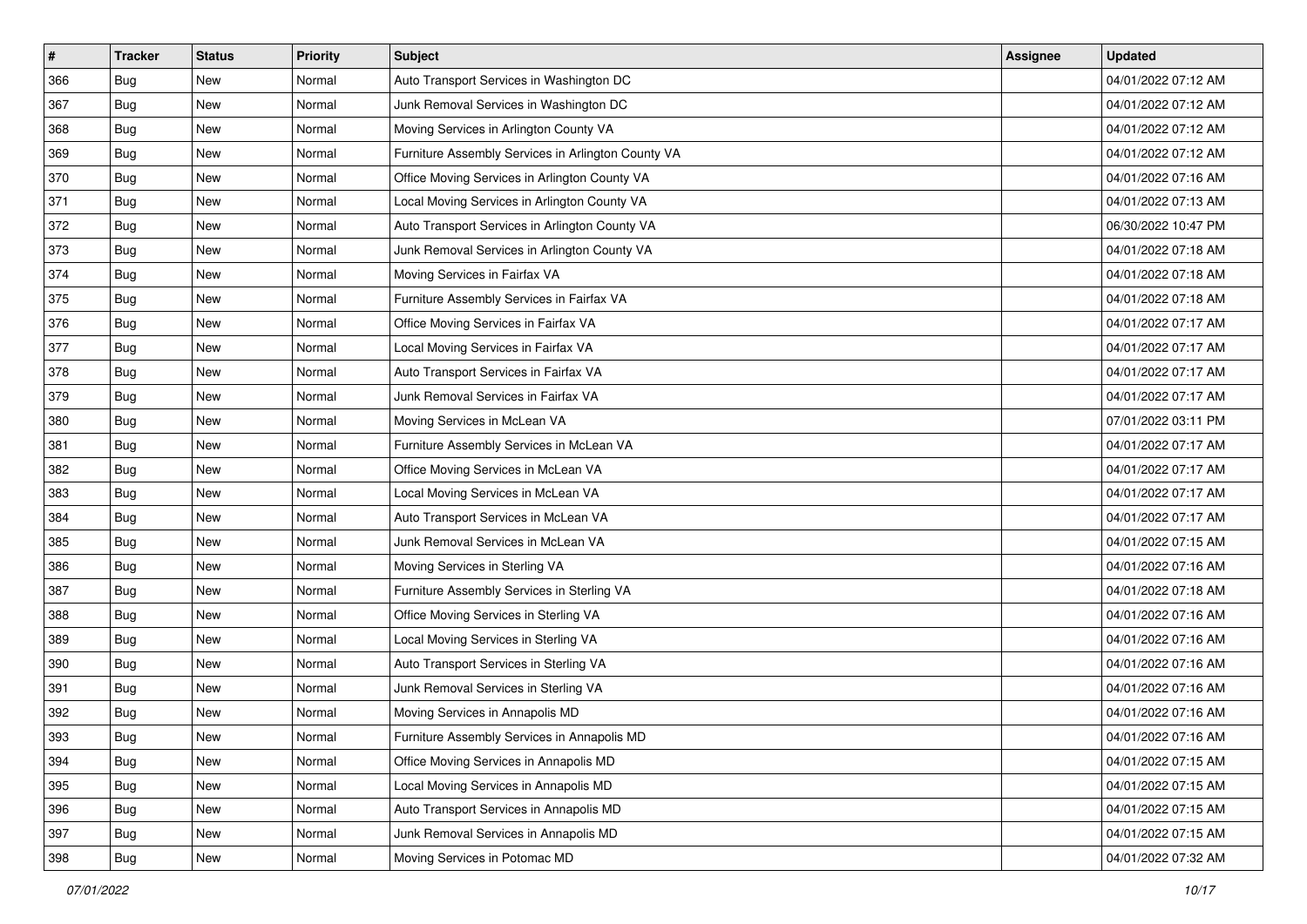| #   | <b>Tracker</b> | <b>Status</b> | <b>Priority</b> | Subject                                        | <b>Assignee</b> | <b>Updated</b>      |
|-----|----------------|---------------|-----------------|------------------------------------------------|-----------------|---------------------|
| 399 | Bug            | New           | Normal          | Furniture Assembly Services in Potomac MD      |                 | 04/01/2022 07:15 AM |
| 400 | Bug            | <b>New</b>    | Normal          | Office Moving Services in Potomac MD           |                 | 07/01/2022 10:07 AM |
| 401 | Bug            | New           | Normal          | Local Moving Services in Potomac MD            |                 | 04/01/2022 07:48 AM |
| 402 | Bug            | New           | Normal          | Auto Transport Services in Potomac MD          |                 | 04/01/2022 07:47 AM |
| 403 | Bug            | <b>New</b>    | Normal          | Junk Removal Services in Potomac MD            |                 | 04/01/2022 07:47 AM |
| 404 | Bug            | New           | Normal          | Moving Services in Gaithersburg MD             |                 | 04/01/2022 07:47 AM |
| 405 | Bug            | New           | Normal          | Furniture Assembly Services in Gaithersburg MD |                 | 04/01/2022 07:47 AM |
| 406 | Bug            | New           | Normal          | Office Moving Services in Gaithersburg MD      |                 | 04/01/2022 07:47 AM |
| 407 | Bug            | New           | Normal          | Upholstery Cleaning Boston MA                  |                 | 04/01/2022 07:47 AM |
| 408 | Bug            | <b>New</b>    | Normal          | Carpet Cleaning Boston MA                      |                 | 04/01/2022 07:47 AM |
| 409 | <b>Bug</b>     | New           | Normal          | Floor Stripping Boston MA                      |                 | 04/01/2022 07:47 AM |
| 410 | Bug            | New           | Normal          | Floor Waxing Boston MA                         |                 | 04/01/2022 07:47 AM |
| 411 | Bug            | New           | Normal          | Floor Cleaning Boston MA                       |                 | 04/01/2022 07:47 AM |
| 412 | Bug            | New           | Normal          | Germs Removal Boston MA                        |                 | 04/01/2022 07:47 AM |
| 413 | Bug            | New           | Normal          | Commercial Floor Cleaning Boston MA            |                 | 04/01/2022 07:45 AM |
| 414 | Bug            | New           | Normal          | Residential Floor Cleaning Boston MA           |                 | 04/01/2022 07:46 AM |
| 415 | Bug            | New           | Normal          | Upholstery Cleaning Somerville MA              |                 | 04/01/2022 07:48 AM |
| 416 | Bug            | New           | Normal          | Carpet Cleaning Somerville MA                  |                 | 04/01/2022 07:46 AM |
| 417 | Bug            | New           | Normal          | Floor Stripping Somerville MA                  |                 | 04/01/2022 07:46 AM |
| 418 | Bug            | <b>New</b>    | Normal          | Floor Waxing Somerville MA                     |                 | 04/01/2022 07:46 AM |
| 419 | Bug            | New           | Normal          | Floor Cleaning Somerville MA                   |                 | 04/01/2022 07:46 AM |
| 420 | Bug            | New           | Normal          | Germs Removal Somerville MA                    |                 | 04/01/2022 07:46 AM |
| 421 | <b>Bug</b>     | New           | Normal          | Commercial Floor Cleaning Somerville MA        |                 | 04/01/2022 07:46 AM |
| 422 | Bug            | New           | Normal          | Residential Floor Cleaning Somerville MA       |                 | 04/01/2022 07:46 AM |
| 423 | Bug            | New           | Normal          | Upholstery Cleaning Brookline MA               |                 | 04/01/2022 07:46 AM |
| 424 | Bug            | New           | Normal          | Carpet Cleaning Brookline MA                   |                 | 04/01/2022 07:45 AM |
| 425 | Bug            | New           | Normal          | Floor Stripping Brookline MA                   |                 | 04/01/2022 07:45 AM |
| 426 | <b>Bug</b>     | New           | Normal          | Floor Waxing Brookline MA                      |                 | 04/01/2022 07:49 AM |
| 427 | Bug            | New           | Normal          | Floor Cleaning Brookline MA                    |                 | 04/01/2022 07:46 AM |
| 428 | Bug            | New           | Normal          | Germs Removal Brookline MA                     |                 | 04/01/2022 07:47 AM |
| 429 | Bug            | New           | Normal          | Germs Removal Brookline MA                     |                 | 04/01/2022 07:51 AM |
| 430 | Bug            | New           | Normal          | Commercial Floor Cleaning Brookline MA         |                 | 04/01/2022 07:50 AM |
| 431 | <b>Bug</b>     | New           | Normal          | Residential Floor Cleaning Brookline MA        |                 | 04/01/2022 07:50 AM |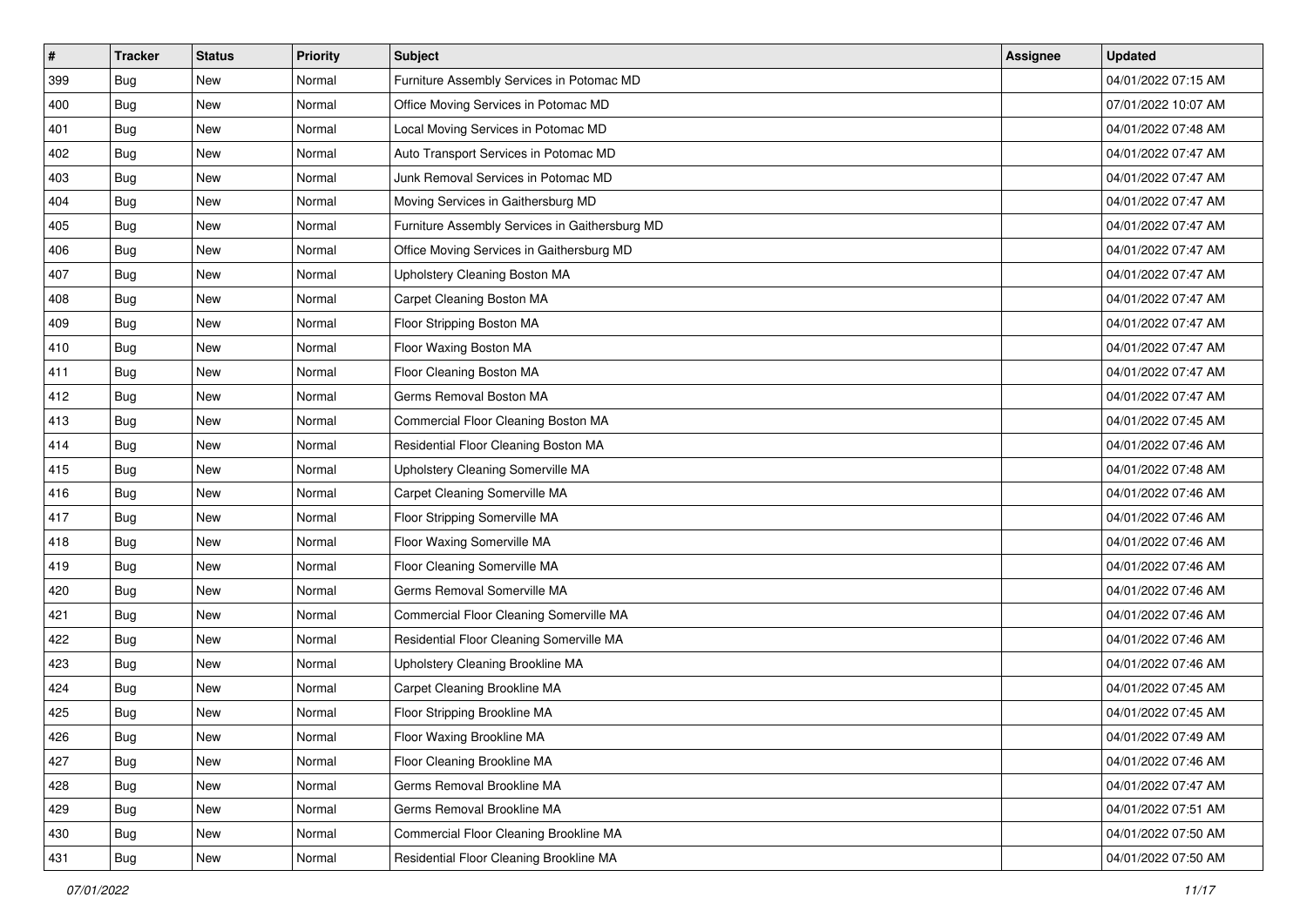| #   | <b>Tracker</b> | <b>Status</b> | <b>Priority</b> | <b>Subject</b>                          | <b>Assignee</b> | <b>Updated</b>      |
|-----|----------------|---------------|-----------------|-----------------------------------------|-----------------|---------------------|
| 432 | Bug            | New           | Normal          | Upholstery Cleaning Newton MA           |                 | 04/01/2022 07:50 AM |
| 433 | <b>Bug</b>     | <b>New</b>    | Normal          | Carpet Cleaning Newton MA               |                 | 04/01/2022 07:50 AM |
| 434 | Bug            | New           | Normal          | Floor Stripping Newton MA               |                 | 04/01/2022 07:50 AM |
| 435 | Bug            | New           | Normal          | Floor Waxing Newton MA                  |                 | 04/01/2022 07:50 AM |
| 436 | Bug            | New           | Normal          | Floor Cleaning Newton MA                |                 | 04/01/2022 07:50 AM |
| 437 | Bug            | New           | Normal          | Germs Removal Newton MA                 |                 | 04/01/2022 07:50 AM |
| 438 | Bug            | New           | Normal          | Commercial Floor Cleaning Newton MA     |                 | 04/01/2022 07:50 AM |
| 439 | Bug            | New           | Normal          | Residential Floor Cleaning Newton MA    |                 | 04/01/2022 07:49 AM |
| 440 | Bug            | New           | Normal          | Upholstery Cleaning Watertown MA        |                 | 04/01/2022 07:49 AM |
| 441 | <b>Bug</b>     | New           | Normal          | Carpet Cleaning Watertown MA            |                 | 06/02/2022 06:00 PM |
| 442 | Bug            | New           | Normal          | Floor Stripping Watertown MA            |                 | 04/01/2022 07:49 AM |
| 443 | Bug            | New           | Normal          | Floor Waxing Watertown MA               |                 | 04/01/2022 07:51 AM |
| 444 | Bug            | New           | Normal          | Floor Cleaning Watertown MA             |                 | 04/01/2022 07:49 AM |
| 445 | Bug            | New           | Normal          | Germs Removal Watertown MA              |                 | 04/01/2022 07:49 AM |
| 446 | Bug            | New           | Normal          | Commercial Floor Cleaning Watertown MA  |                 | 04/01/2022 07:49 AM |
| 447 | Bug            | New           | Normal          | Residential Floor Cleaning Watertown MA |                 | 04/01/2022 07:49 AM |
| 448 | Bug            | New           | Normal          | <b>Upholstery Cleaning Quincy MA</b>    |                 | 04/01/2022 07:48 AM |
| 449 | Bug            | New           | Normal          | Carpet Cleaning Quincy MA               |                 | 04/01/2022 07:48 AM |
| 450 | Bug            | New           | Normal          | Floor Stripping Quincy MA               |                 | 07/01/2022 10:53 AM |
| 451 | Bug            | <b>New</b>    | Normal          | Floor Waxing Quincy MA                  |                 | 04/01/2022 07:48 AM |
| 452 | Bug            | New           | Normal          | Floor Cleaning Quincy MA                |                 | 04/01/2022 07:48 AM |
| 453 | Bug            | New           | Normal          | Germs Removal Quincy MA                 |                 | 04/01/2022 07:48 AM |
| 454 | Bug            | New           | Normal          | Commercial Floor Cleaning Quincy MA     |                 | 06/02/2022 05:59 PM |
| 455 | Bug            | New           | Normal          | Residential Floor Cleaning Quincy MA    |                 | 04/01/2022 07:38 AM |
| 456 | Bug            | New           | Normal          | Upholstery Cleaning Medford MA          |                 | 04/01/2022 07:28 AM |
| 457 | Bug            | New           | Normal          | Carpet Cleaning Medford MA              |                 | 07/01/2022 10:25 AM |
| 458 | Bug            | New           | Normal          | Floor Stripping Medford MA              |                 | 04/01/2022 07:32 AM |
| 459 | <b>Bug</b>     | New           | Normal          | Floor Waxing Medford MA                 |                 | 04/01/2022 07:32 AM |
| 460 | Bug            | New           | Normal          | Floor Cleaning Medford MA               |                 | 06/30/2022 05:38 PM |
| 461 | <b>Bug</b>     | New           | Normal          | Germs Removal Medford MA                |                 | 06/29/2022 09:06 PM |
| 462 | Bug            | New           | Normal          | Commercial Floor Cleaning Medford MA    |                 | 04/01/2022 07:32 AM |
| 463 | <b>Bug</b>     | New           | Normal          | Residential Floor Cleaning Medford MA   |                 | 04/01/2022 07:32 AM |
| 464 | <b>Bug</b>     | New           | Normal          | Upholstery Cleaning Westchester MA      |                 | 06/30/2022 04:14 PM |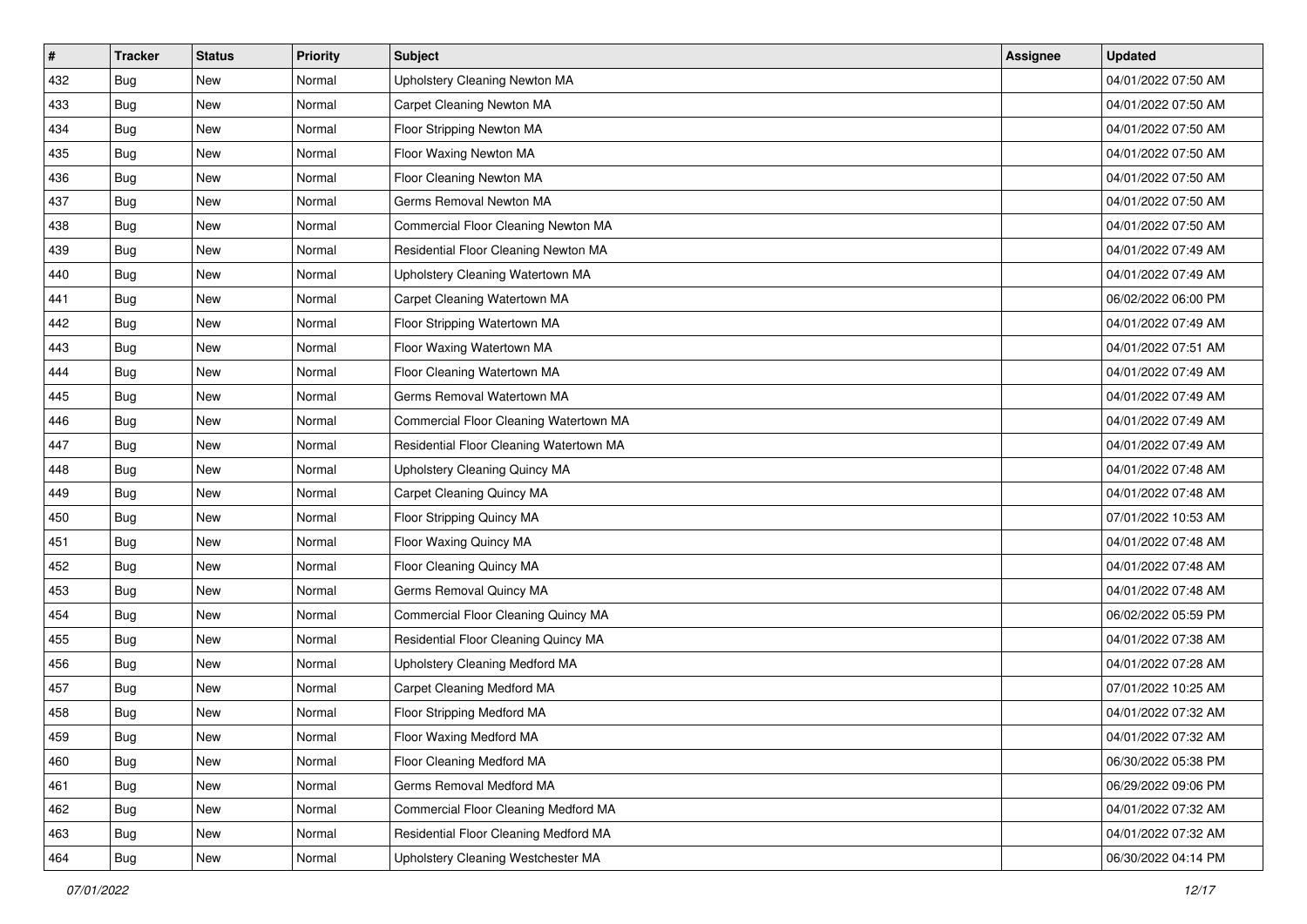| #   | <b>Tracker</b> | <b>Status</b> | <b>Priority</b> | <b>Subject</b>                                                                       | <b>Assignee</b>        | <b>Updated</b>      |
|-----|----------------|---------------|-----------------|--------------------------------------------------------------------------------------|------------------------|---------------------|
| 465 | Bug            | New           | Normal          | Carpet Cleaning Westchester MA                                                       |                        | 07/01/2022 10:01 AM |
| 466 | Bug            | <b>New</b>    | Normal          | Floor Stripping Westchester MA                                                       |                        | 06/29/2022 08:36 PM |
| 467 | Bug            | New           | Normal          | Floor Waxing Westchester MA                                                          |                        | 04/01/2022 07:31 AM |
| 468 | Bug            | New           | Normal          | Floor Cleaning Westchester MA                                                        |                        | 06/27/2022 02:41 AM |
| 469 | Bug            | New           | Normal          | Germs Removal Westchester MA                                                         |                        | 06/28/2022 10:40 AM |
| 470 | Bug            | New           | Normal          | Commercial Floor Cleaning Westchester MA                                             |                        | 06/29/2022 09:07 PM |
| 471 | <b>Bug</b>     | <b>New</b>    | Normal          | Residential Floor Cleaning Westchester MA                                            |                        | 06/30/2022 04:56 PM |
| 472 | Bug            | New           | Normal          | Upholstery Cleaning Arlington MA                                                     |                        | 04/01/2022 07:31 AM |
| 473 | Bug            | <b>New</b>    | Normal          | Floor Stripping Arlington MA                                                         |                        | 06/29/2022 09:20 PM |
| 474 | <b>Bug</b>     | New           | Normal          | Floor Waxing Arlington MA                                                            |                        | 07/01/2022 12:56 AM |
| 475 | Bug            | New           | Normal          | Floor Cleaning Arlington MA                                                          |                        | 06/29/2022 05:53 PM |
| 477 | Bug            | New           | Normal          | What Does Online Coupon Mean?                                                        |                        | 07/01/2022 01:48 PM |
| 478 | Feature        | New           | Normal          | Is it safe to install third-party WhatsApp GB?                                       |                        | 07/01/2022 06:57 PM |
| 479 | Bug            | <b>New</b>    | Normal          | Limousine Service Bellevue WA                                                        |                        | 07/01/2022 01:29 PM |
| 480 | <b>Bug</b>     | New           | Normal          | Nur Online Shop                                                                      |                        | 07/01/2022 01:04 PM |
| 481 | <b>Bug</b>     | New           | Normal          | Nur Online Shop                                                                      |                        | 06/29/2022 03:52 PM |
| 482 | <b>Bug</b>     | <b>New</b>    | Normal          | <b>Text Window</b>                                                                   |                        | 07/01/2022 08:34 PM |
| 483 | Bug            | New           | Normal          | UK best essay writing service                                                        |                        | 07/01/2022 07:04 AM |
| 484 | Bug            | New           | Normal          | UK best essay writing service                                                        |                        | 07/01/2022 11:05 AM |
| 487 | Bug            | <b>New</b>    | Normal          | Cheap Fake Dunks                                                                     |                        | 07/01/2022 09:25 AM |
| 488 | Bug            | New           | Normal          | Quick solution to solve cash app dispute by the technical team                       |                        | 07/01/2022 01:51 PM |
| 489 | Bug            | <b>New</b>    | Normal          | Get cash app refund instantly if sent to the wrong person                            |                        | 07/01/2022 11:43 AM |
| 490 | <b>Bug</b>     | New           | Normal          | Unlock cash app account by getting quick solutions from the technical executives     |                        | 07/01/2022 09:54 AM |
| 491 | Feature        | New           | Normal          | Automatically download and paste Reddit wallpapers into Windows                      |                        | 07/01/2022 07:18 PM |
| 492 | <b>Bug</b>     | New           | Normal          | HD Streamz MOD APK v3.5.5 (Keine Werbung)                                            |                        | 07/01/2022 05:12 PM |
| 494 | Bug            | New           | Normal          | <b>Buy Discussion Post</b>                                                           |                        | 07/01/2022 04:11 PM |
| 495 | Bug            | New           | Normal          | Twitch Clip Downloader Download Twitch Clips Online 2021                             |                        | 07/01/2022 08:40 PM |
| 496 | i Bug          | New           | Normal          | What is Live NetTV?                                                                  |                        | 07/01/2022 05:17 PM |
| 497 | Bug            | New           | Normal          | Fake Nike Dunk Low Off-White Lot 50                                                  |                        | 07/01/2022 09:21 PM |
| 498 | Bug            | New           | Normal          | Téléchargeur SoundCloud : SoundCloud en Mp3                                          | Christophe<br>Garion   | 07/01/2022 04:29 PM |
| 499 | Feature        | New           | Normal          | Discover The Premium Features Of Spotify Mod Apk                                     |                        | 07/01/2022 02:21 PM |
| 500 | Bug            | New           | Normal          | Simply contact the technical team, to find the solution to cash app refund problems. | Pierre-Loïc<br>Garoche | 07/01/2022 07:15 PM |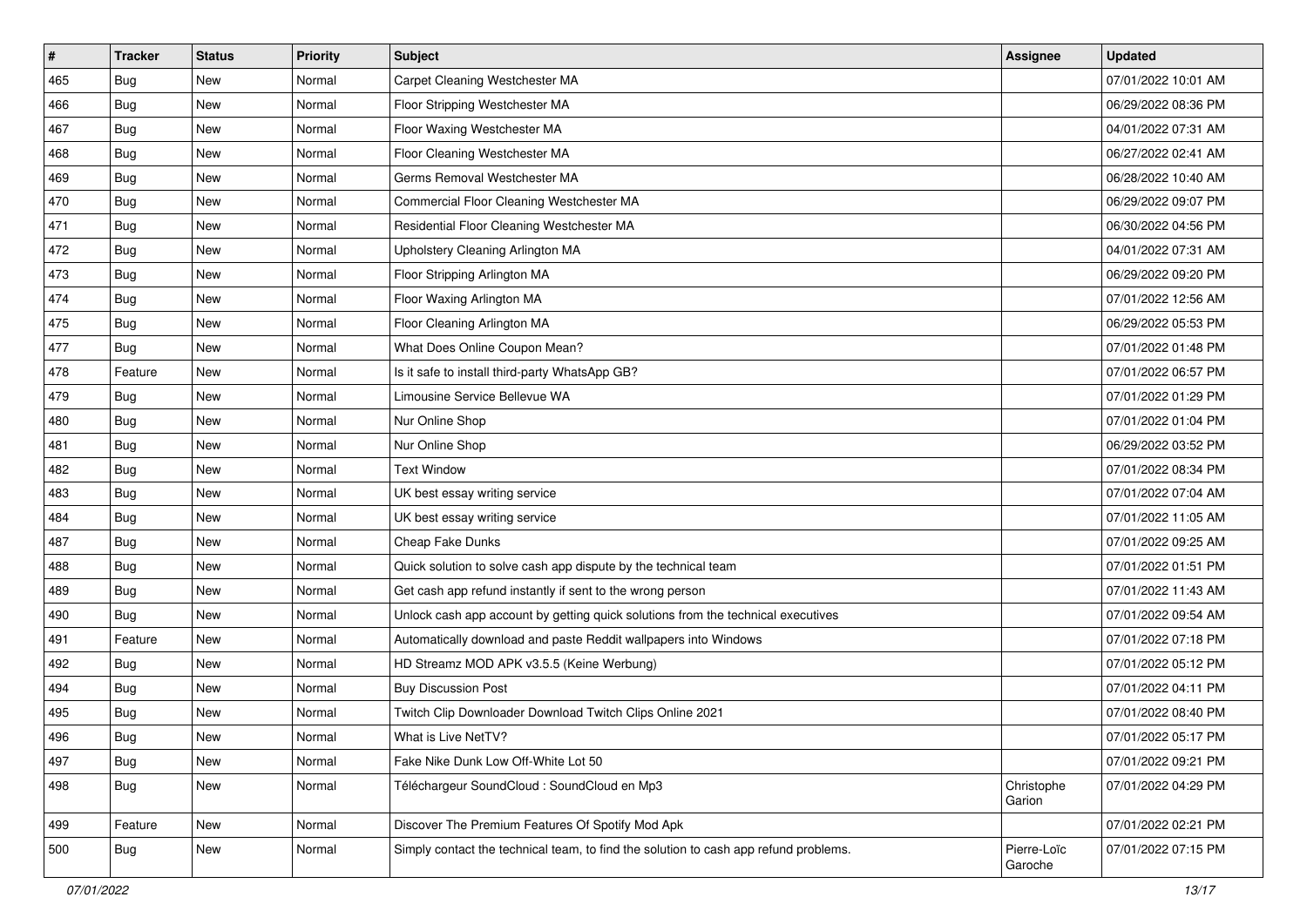| $\vert$ # | <b>Tracker</b> | <b>Status</b> | <b>Priority</b> | Subject                                                                                  | Assignee               | <b>Updated</b>      |
|-----------|----------------|---------------|-----------------|------------------------------------------------------------------------------------------|------------------------|---------------------|
| 501       | Bug            | New           | Normal          | How Do I Annihilate Cash App Transfer Failed Problems Effectively                        | Pierre-Loïc<br>Garoche | 07/01/2022 11:38 AM |
| 502       | Bug            | New           | Normal          | Les instructions pour définir des sonneries pour iPhone sont simples et faciles à suivre |                        | 07/01/2022 04:39 PM |
| 503       | Bug            | <b>New</b>    | Normal          | Youtube Premium Apk free download for Android                                            |                        | 07/01/2022 07:26 AM |
| 504       | <b>Bug</b>     | New           | Normal          | A beginner should always look for online Java assignment help!                           |                        | 07/01/2022 04:59 PM |
| 505       | Bug            | New           | Normal          | www.trendmicro.com/activate                                                              |                        | 07/01/2022 10:24 AM |
| 506       | Bug            | New           | Normal          | www.trendmicro.com/activate                                                              |                        | 07/01/2022 09:14 PM |
| 507       | Bug            | New           | Normal          | central.bitdefender.com                                                                  |                        | 07/01/2022 05:56 PM |
| 508       | Bug            | New           | Normal          | hire a professional dissertation help                                                    |                        | 07/01/2022 09:09 AM |
| 509       | Feature        | New           | Normal          | Fashion                                                                                  | Anonymous              | 07/01/2022 03:26 PM |
| 510       | Feature        | New           | Normal          | Fashion                                                                                  | Anonymous              | 06/30/2022 09:27 AM |
| 511       | Feature        | <b>New</b>    | Normal          | Fashion                                                                                  | Anonymous              | 06/30/2022 09:26 PM |
| 512       | <b>Bug</b>     | New           | Normal          | The Importance Of Using Custom Writing Services                                          |                        | 07/01/2022 04:39 PM |
| 513       | Bug            | New           | Normal          | Unlock cash app account using the easy steps:                                            | Anonymous              | 07/01/2022 04:57 AM |
| 514       | <b>Bug</b>     | <b>New</b>    | Normal          | Trans-Caribbean                                                                          |                        | 07/01/2022 05:30 PM |
| 515       | Bug            | New           | Normal          | Fragment Nike Dunk High Tokyo Fake                                                       |                        | 06/29/2022 11:19 PM |
| 516       | Bug            | <b>New</b>    | Normal          | Does Cash App Help To Get Cash App Refund Without Any Interruption?                      |                        | 06/29/2022 05:12 PM |
| 517       | <b>Bug</b>     | New           | Normal          | Proficient tips to take help of cash app support professionals:                          |                        | 07/01/2022 09:28 PM |
| 518       | Bug            | New           | Normal          | How To Check The Balance Of Cash App Account By Taking Cash App Support?                 |                        | 07/01/2022 01:39 AM |
| 519       | Bug            | New           | Normal          | Are you finding online UK Assignment writers?                                            |                        | 07/01/2022 01:02 PM |
| 520       | Bug            | New           | Normal          | What Is The Major Role Of Cash.app/Help and Support Page?                                |                        | 06/30/2022 07:53 PM |
| 521       | Feature        | New           | Normal          | Check out the Cash app Card balance for an overdraft.                                    | Pierre-Loïc<br>Garoche | 07/01/2022 06:30 PM |
| 522       | Feature        | New           | Normal          | Can You Check App Limits, If Cash app won't let me send money?                           |                        | 06/29/2022 09:36 PM |
| 523       | Bug            | New           | Normal          | What Is The Right Google Account Recovery Aid To Regain Account Access?                  | Pierre-Loïc<br>Garoche | 07/01/2022 11:27 AM |
| 524       | Bug            | New           | Normal          | How Does Google Account Recovery Work If Your Account Is Hacked?                         |                        | 07/01/2022 09:58 AM |
| 525       | Bug            | New           | Normal          | If you don't have a QR code: How to activate cash app card in app                        |                        | 07/01/2022 12:36 AM |
| 526       | Bug            | New           | Normal          | Soundcloud to mp3 converter - Download Soundcloud songs                                  |                        | 07/01/2022 08:31 AM |
| 527       | Feature        | New           | Normal          | My Teachers                                                                              |                        | 07/01/2022 03:02 AM |
| 528       | Bug            | New           | Normal          | Korean Mag                                                                               |                        | 07/01/2022 05:50 AM |
| 529       | Bug            | New           | Normal          | Thop TV APK - Free Download for Android                                                  |                        | 07/01/2022 09:15 PM |
| 530       | Bug            | New           | Normal          | Cheap Assignment Writing Service UK                                                      | Anonymous              | 06/30/2022 06:49 PM |
| 531       | <b>Bug</b>     | New           | Normal          | Cheap Assignment Writing Service UK                                                      | Anonymous              | 07/01/2022 04:25 PM |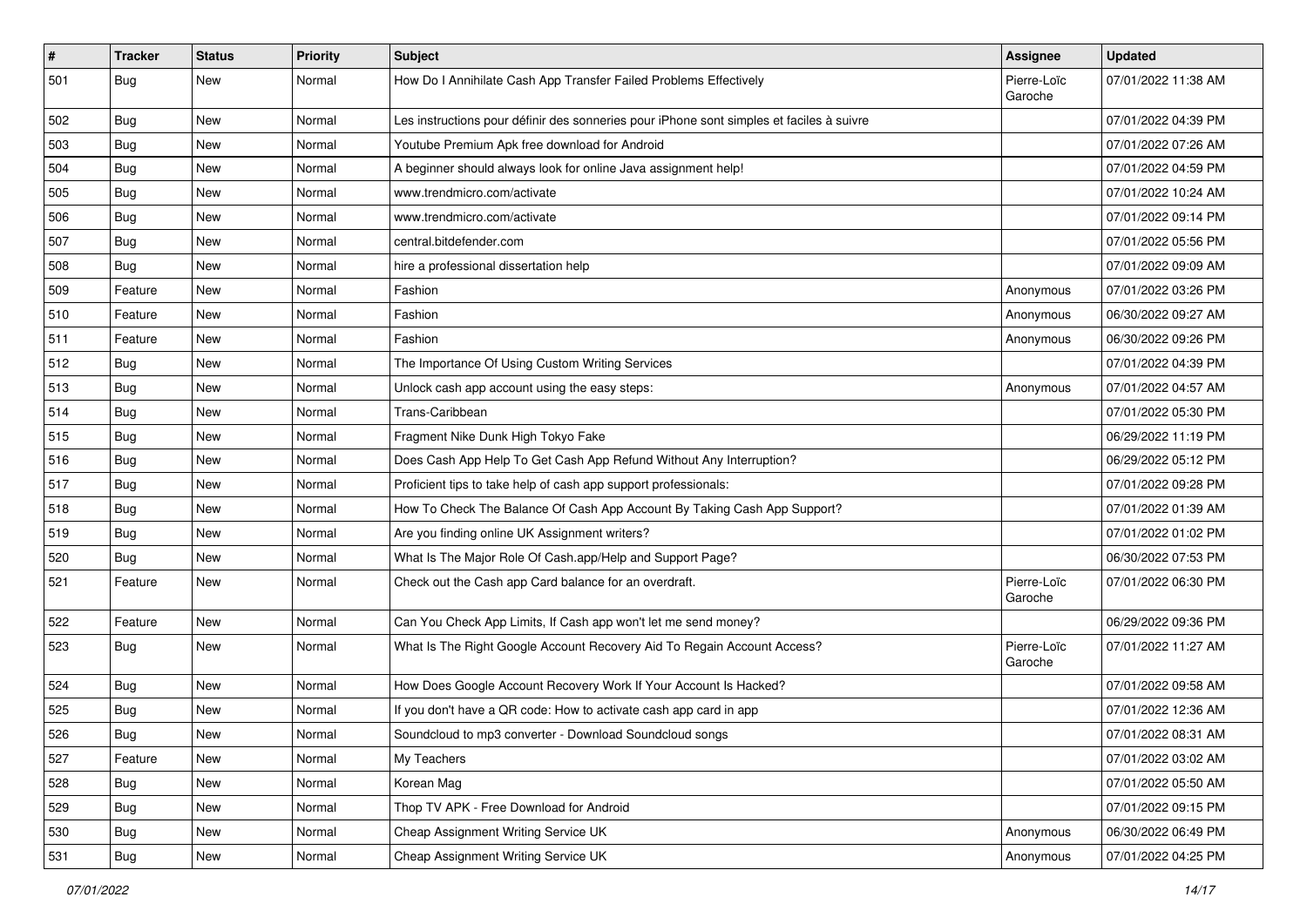| $\sharp$ | <b>Tracker</b> | <b>Status</b> | <b>Priority</b> | Subject                                                                                                                                                                                                                                           | <b>Assignee</b>        | <b>Updated</b>      |
|----------|----------------|---------------|-----------------|---------------------------------------------------------------------------------------------------------------------------------------------------------------------------------------------------------------------------------------------------|------------------------|---------------------|
| 532      | <b>Bug</b>     | New           | Normal          | My Assignment Help                                                                                                                                                                                                                                |                        | 07/01/2022 01:17 PM |
| 533      | <b>Bug</b>     | New           | Normal          | How to complete the homework assignments in economics in the easiest way?                                                                                                                                                                         |                        | 06/30/2022 07:33 PM |
| 534      | Bug            | New           | Normal          | Know how to initiate cash app refund by contacting the technical team                                                                                                                                                                             | Pierre-Loïc<br>Garoche | 07/01/2022 03:44 AM |
| 535      | Bug            | New           | Normal          | Getting Tangled Problems When You Try To Apply For Cash App Delete Account                                                                                                                                                                        | Christophe<br>Garion   | 06/26/2022 04:51 PM |
| 536      | Bug            | New           | Normal          | How to check the balance on the cash app card                                                                                                                                                                                                     | Hamza<br>Bourbouh      | 07/01/2022 08:20 AM |
| 537      | Bug            | New           | Normal          | Get tech assistance with customer support on ATT Yahoo email login issue.                                                                                                                                                                         |                        | 06/29/2022 11:06 PM |
| 538      | Bug            | New           | Normal          | Will cash app refund money if scammed quickly?                                                                                                                                                                                                    |                        | 06/27/2022 10:25 AM |
| 539      | Bug            | New           | Normal          | Do you want to know how to activate cash card through phone number?                                                                                                                                                                               |                        | 04/01/2022 09:25 AM |
| 540      | <b>Bug</b>     | <b>New</b>    | Normal          | Why Haven't I Received My Cash App Card? Can I get t the reasons behind it                                                                                                                                                                        |                        | 06/29/2022 09:42 AM |
| 541      | Bug            | New           | Normal          | How to fix the cash app payment failed errors?                                                                                                                                                                                                    |                        | 07/01/2022 05:02 PM |
| 542      | Bug            | New           | Normal          | Web N Logo Design                                                                                                                                                                                                                                 |                        | 07/01/2022 03:48 PM |
| 543      | Feature        | New           | Normal          | Get tech assistance with customer support on ATT Yahoo email login issue.                                                                                                                                                                         |                        | 06/24/2022 05:08 PM |
| 544      | Bug            | New           | Normal          | Hey! I had a very cool idea to order our general picture on canvas for my family as a gift. But couldn't find a<br>good one. Once my friend advised me this article in which I found what I was looking for and gave a cool gift<br>to my family. |                        | 06/27/2022 04:10 AM |
| 545      | Feature        | New           | Normal          | Best Canvas Print Company                                                                                                                                                                                                                         |                        | 06/30/2022 05:39 PM |
| 546      | Feature        | <b>New</b>    | Normal          | Quickbooks Error                                                                                                                                                                                                                                  |                        | 07/01/2022 12:38 PM |
| 547      | Bug            | New           | Normal          | Get rid of the issue of cash app down by calling experts.                                                                                                                                                                                         |                        | 06/26/2022 10:38 AM |
| 548      | <b>Bug</b>     | New           | Normal          | Web N Logo Design                                                                                                                                                                                                                                 |                        | 06/28/2022 08:24 AM |
| 549      | Bug            | New           | Normal          | Radio Luisteren                                                                                                                                                                                                                                   |                        | 06/29/2022 10:01 PM |
| 550      | Bug            | <b>New</b>    | Normal          | Nederland FM - beste manieren om naar internationale radio op internet te luisteren                                                                                                                                                               |                        | 06/29/2022 12:06 AM |
| 551      | Bug            | New           | Normal          | Why Do Students Need Online Best Dissertation Writing Services?                                                                                                                                                                                   |                        | 06/29/2022 06:30 PM |
| 552      | Feature        | New           | Normal          | Radio rfm and the benefits of radio rfm                                                                                                                                                                                                           |                        | 07/01/2022 10:50 AM |
| 553      | Bug            | New           | Normal          | Cinema HD APK - Free Movie Enjoyment App on Android                                                                                                                                                                                               |                        | 06/29/2022 11:35 PM |
| 554      | <b>Bug</b>     | New           | Normal          | XvideoStudio Video Editor APK Free Download on TechToDown                                                                                                                                                                                         |                        | 07/01/2022 03:38 PM |
| 555      | <b>Bug</b>     | New           | Normal          | web design development in hyderabad                                                                                                                                                                                                               |                        | 06/29/2022 09:50 PM |
| 556      | Bug            | New           | Normal          | Play Game Mod Apk With Your Friends                                                                                                                                                                                                               |                        | 07/01/2022 05:37 AM |
| 557      | Feature        | New           | Normal          | <b>Business Law Assignment Help</b>                                                                                                                                                                                                               |                        | 07/01/2022 05:16 PM |
| 558      | Feature        | New           | Normal          | <b>Stunning Classic Sofas</b>                                                                                                                                                                                                                     |                        | 06/29/2022 10:03 AM |
| 560      | Bug            | New           | Normal          | Whatsapp Aero - Make Your Phone Auto Connect                                                                                                                                                                                                      |                        | 04/01/2022 09:28 AM |
| 561      | Bug            | New           | Normal          | Enjoy the Full YouTube Premium Experience With YouTube Premium Membership                                                                                                                                                                         |                        | 07/01/2022 06:15 PM |
| 562      | <b>Bug</b>     | New           | Normal          | Learn Basic Mahjong Rules                                                                                                                                                                                                                         |                        | 06/23/2022 12:48 AM |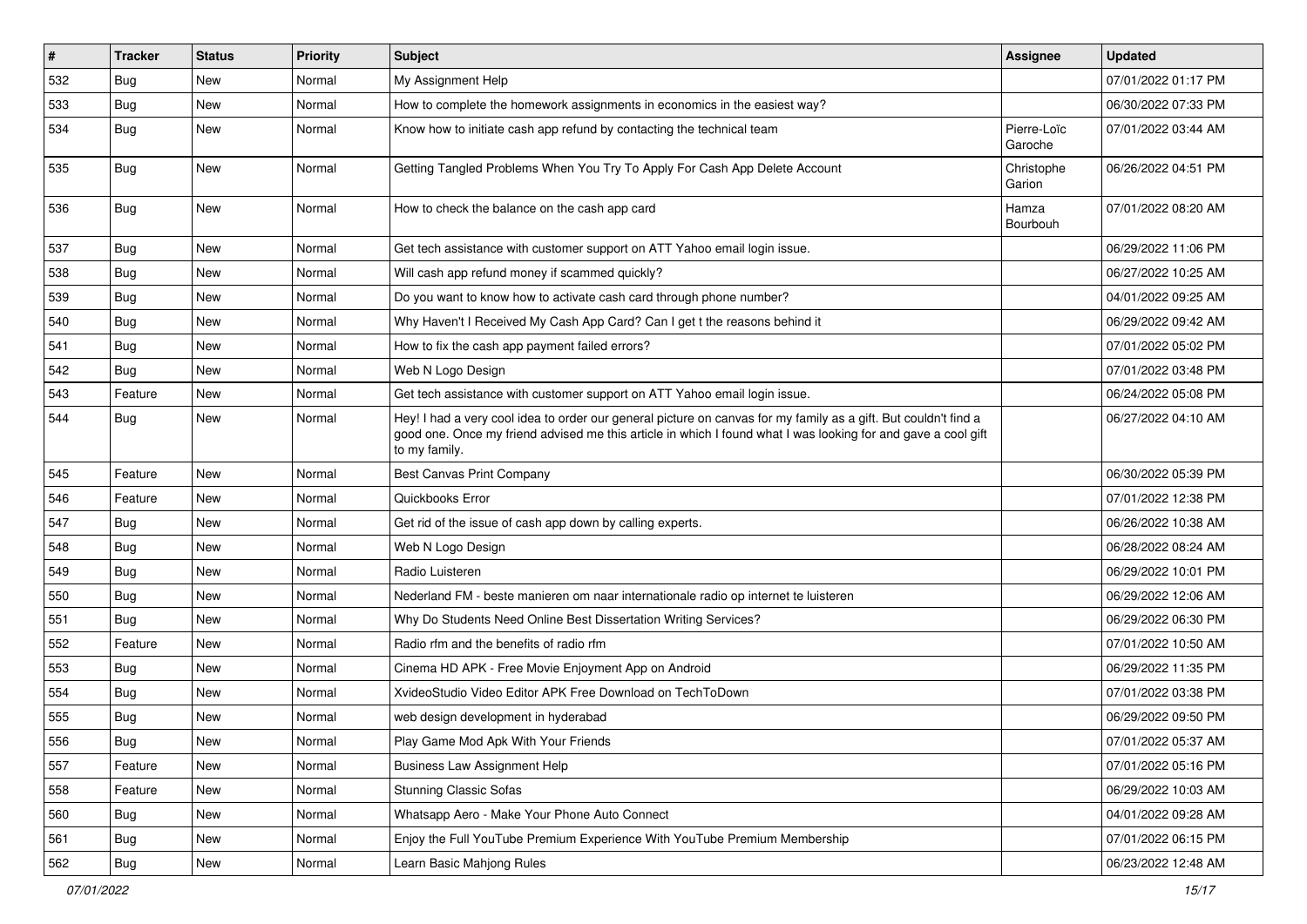| $\vert$ # | <b>Tracker</b> | <b>Status</b> | <b>Priority</b> | <b>Subject</b>                                                                                                                                                                                                                                                        | Assignee               | <b>Updated</b>      |
|-----------|----------------|---------------|-----------------|-----------------------------------------------------------------------------------------------------------------------------------------------------------------------------------------------------------------------------------------------------------------------|------------------------|---------------------|
| 563       | <b>Bug</b>     | New           | Normal          | Understanding the Difference Between Free and Paid Mod Apks                                                                                                                                                                                                           |                        | 07/01/2022 02:41 PM |
| 564       | Bug            | New           | Normal          | How To Install RepelisPlus On Your Android Phone?                                                                                                                                                                                                                     |                        | 07/01/2022 09:37 AM |
| 565       | Bug            | New           | Normal          | How To Install RepelisPlus On Your Android Phone?                                                                                                                                                                                                                     |                        | 06/30/2022 02:26 PM |
| 566       | <b>Bug</b>     | New           | Normal          | Kinemaster Pro Download - los App Review                                                                                                                                                                                                                              |                        | 04/01/2022 09:27 AM |
| 567       | <b>Bug</b>     | New           | Normal          | Singapore assignment help                                                                                                                                                                                                                                             |                        | 06/30/2022 02:50 PM |
| 568       | <b>Bug</b>     | New           | Normal          | Instale a versão mais recente do YouTube Premium                                                                                                                                                                                                                      |                        | 06/27/2022 08:56 PM |
| 569       | Bug            | New           | Normal          | What is the incoming and outgoing mail server for Outlook IMAP settings?                                                                                                                                                                                              | Pierre-Loïc<br>Garoche | 07/01/2022 12:17 AM |
| 570       | Bug            | New           | Normal          | What is Sutton bank cash app customer service phone number?                                                                                                                                                                                                           | Pierre-Loïc<br>Garoche | 06/30/2022 07:29 PM |
| 571       | Bug            | New           | Normal          | How may the Cash app dispute your trade?                                                                                                                                                                                                                              | Pierre-Loïc<br>Garoche | 06/30/2022 08:05 PM |
| 572       | Feature        | New           | Normal          | New features of WhatsApp Plus on Android phones                                                                                                                                                                                                                       | Pierre-Loïc<br>Garoche | 06/29/2022 04:10 PM |
| 573       | Bug            | New           | Normal          | Experimente lo mejor en la aplicación Apk de juegos gratis                                                                                                                                                                                                            |                        | 06/29/2022 05:48 PM |
| 574       | Bug            | New           | Normal          | How to fix the Epson printer offline issue due to a wired connection?                                                                                                                                                                                                 |                        | 06/29/2022 10:23 AM |
| 576       | <b>Bug</b>     | New           | Normal          | So laden Sie ein Instagram-Bild herunter                                                                                                                                                                                                                              |                        | 06/30/2022 06:17 PM |
| 577       | Bug            | New           | Normal          | Follow these easy steps to make Admiral Casino Login                                                                                                                                                                                                                  |                        | 06/28/2022 03:52 AM |
| 579       | Bug            | New           | Normal          | YOUR CV MAKES YOUR FIRST IMPRESSION                                                                                                                                                                                                                                   | Christophe<br>Garion   | 07/01/2022 09:37 AM |
| 581       | Bug            | New           | Normal          | E-Learning Course Help                                                                                                                                                                                                                                                |                        | 06/29/2022 08:19 PM |
| 582       | Bug            | New           | Normal          | Cash App Won't Let Me Send Money If There Is A Low Balance Available                                                                                                                                                                                                  | Pierre-Loïc<br>Garoche | 07/01/2022 06:54 PM |
| 584       | Bug            | New           | Normal          | Want the cash app customer service number to check balance?                                                                                                                                                                                                           |                        | 06/29/2022 01:00 AM |
| 585       | <b>Bug</b>     | New           | Normal          | What is cash app help number?                                                                                                                                                                                                                                         |                        | 06/26/2022 06:21 PM |
| 586       | Bug            | New           | Normal          | Best Modifications For Your Mobile Phone                                                                                                                                                                                                                              |                        | 07/01/2022 04:02 PM |
| 587       | <b>Bug</b>     | New           | Normal          | Why Picsart Pro Offers Great Features                                                                                                                                                                                                                                 |                        | 07/01/2022 02:17 PM |
| 588       | <b>Bug</b>     | New           | Normal          | YouTube Vanced Apk Manager App - Como instalá-lo                                                                                                                                                                                                                      |                        | 06/28/2022 10:56 PM |
| 589       | <b>Bug</b>     | New           | Normal          | How can I get the cash app phone number of customer support?                                                                                                                                                                                                          |                        | 06/30/2022 12:20 AM |
| 590       | Bug            | New           | Normal          | Follow proper initiatives to check my cash app card balance:                                                                                                                                                                                                          |                        | 06/27/2022 09:57 AM |
| 591       | Bug            | New           | Normal          | How To Find Facebook Modifications For Your Spotify Premium Apk?                                                                                                                                                                                                      |                        | 07/01/2022 05:19 AM |
| 592       | Bug            | New           | Normal          | Deezer Premium APK - Baixe músicas de qualquer lugar do mundo de graça                                                                                                                                                                                                |                        | 07/01/2022 07:02 PM |
| 593       | Bug            | New           | Normal          | Eiffel Spark Ultimate C2 SN series is a fully synthetic range of advanced performance engine oils blended in<br>high performance fully synthetic (PAO - polyalphaolefin) basestocks fortified with advanced technology<br>additive system, specifically formulated to |                        | 07/01/2022 01:21 AM |
| 594       | Feature        | New           | Normal          | How does research proposal help online make it easy for me?                                                                                                                                                                                                           |                        | 07/01/2022 01:10 AM |